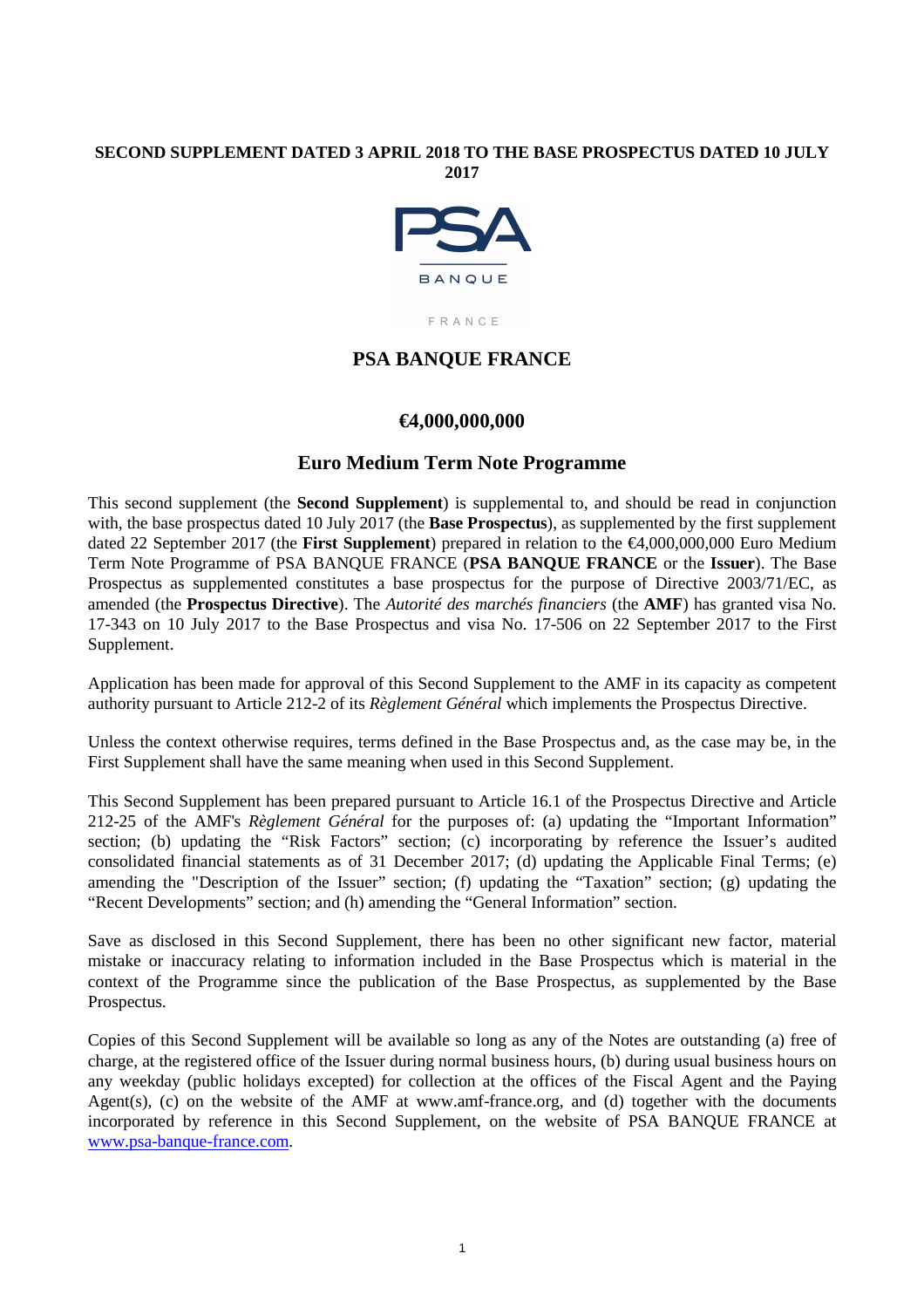To the extent that there is any inconsistency between (a) any statement in this Supplement or any statement incorporated by reference into the Base Prospectus by this Supplement and (b) any other statement in or incorporated by reference in the Base Prospectus, the statements in (a) above will prevail.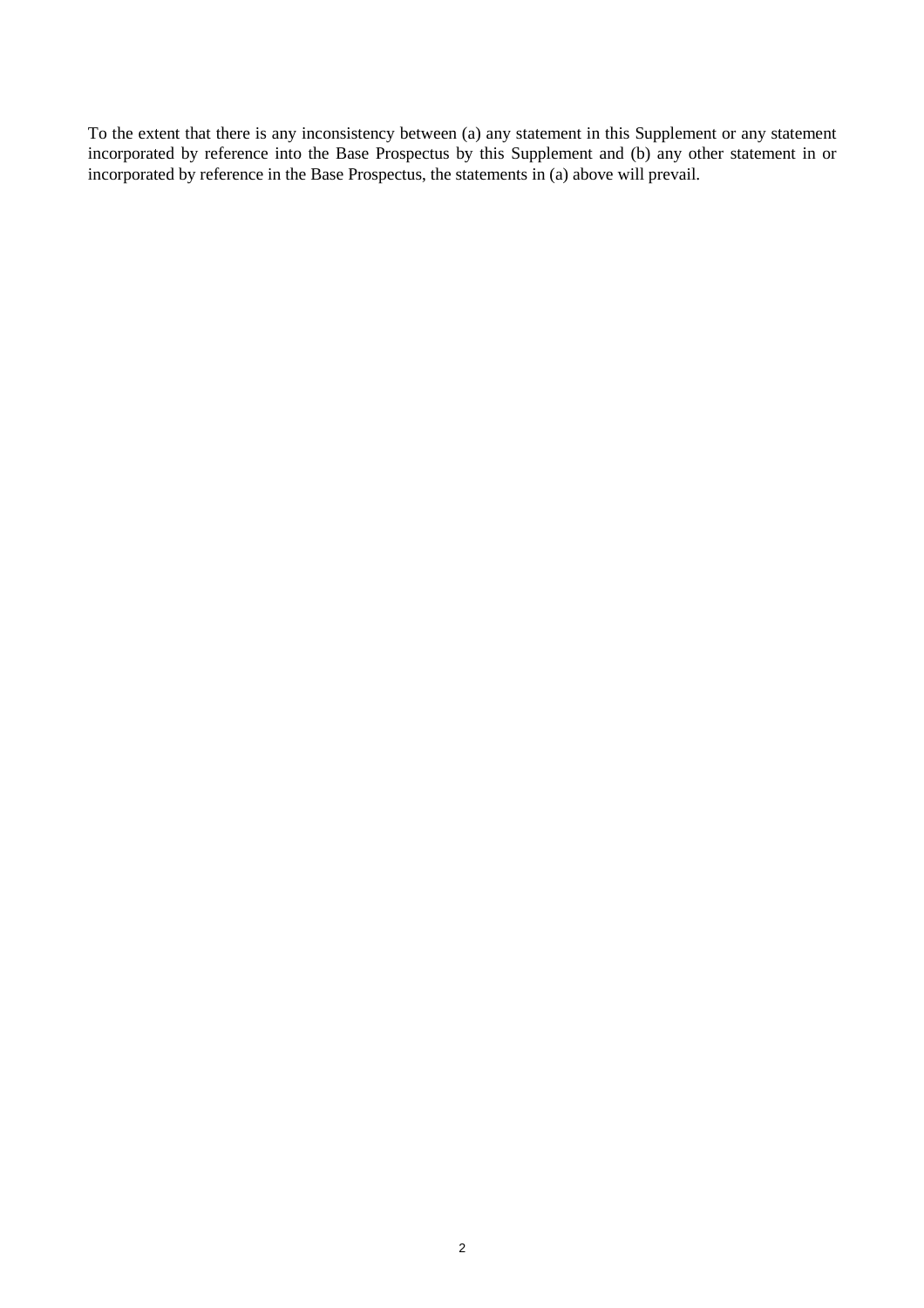## **TABLE OF CONTENTS**

| Page |
|------|
|      |
|      |
|      |
|      |
|      |
|      |
|      |
|      |
|      |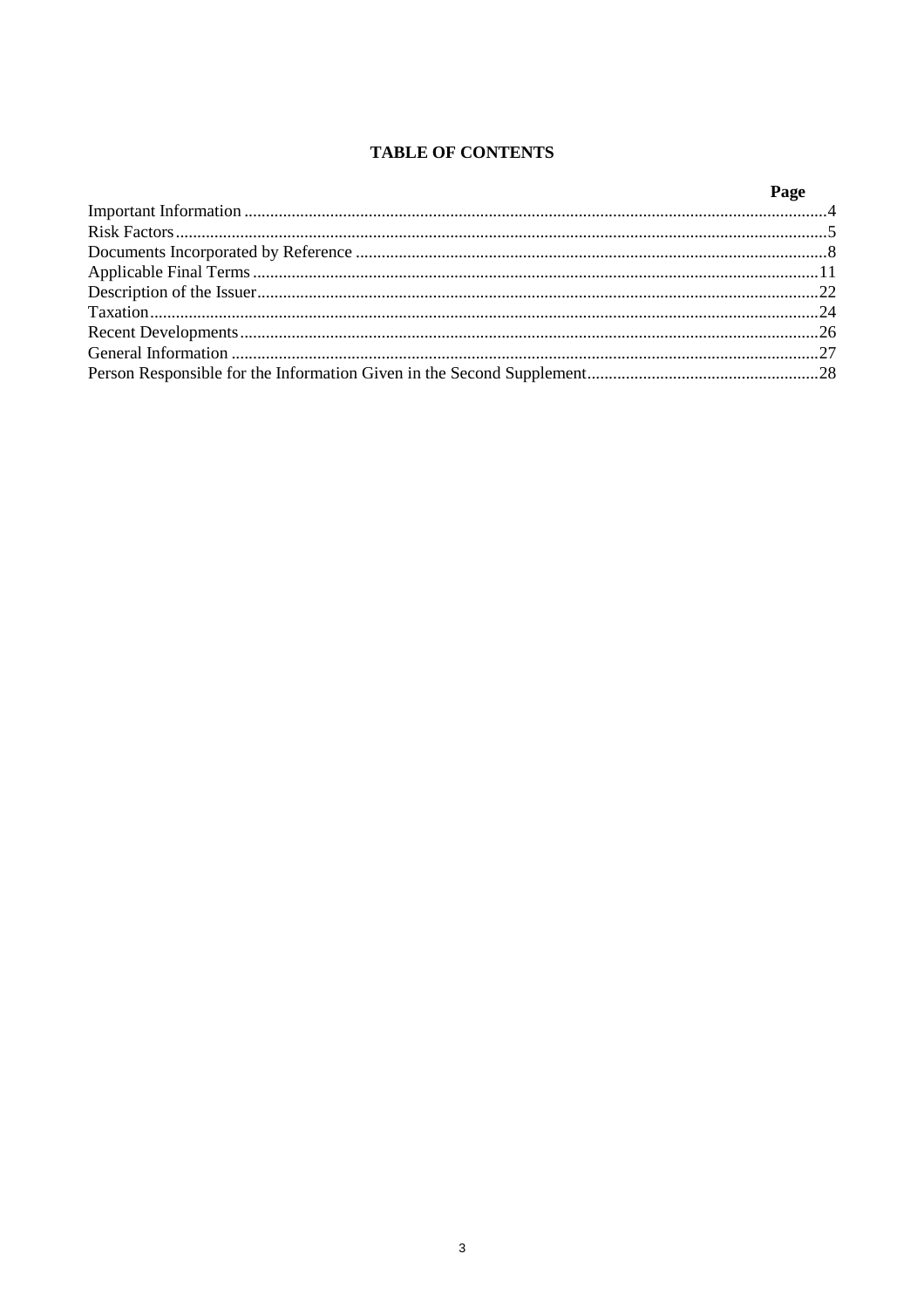#### **IMPORTANT INFORMATION**

The following paragraphs are hereby inserted at the end of the section entitled "IMPORTANT INFORMATION" appearing on pages 3 to 4 of the Base Prospectus:

"**MIFID II product governance / target market** – The Final Terms in respect of any Notes may include a legend entitled "MIFID II product governance" which will outline the target market assessment in respect of the Notes and which channels for distribution of the Notes are appropriate. Any person subsequently offering, selling or recommending the Notes (a **distributor**) should take into consideration the manufacturer's target market assessment; however, a distributor subject to MiFID II is responsible for undertaking its own target market assessment in respect of the Notes (by either adopting or refining the manufacturer's target market assessment) and determining appropriate distribution channels.

A determination will be made in relation to each issue about whether, for the purpose of the MiFID Product Governance rules under EU Delegated Directive 2017/593 (the **MiFID Product Governance Rules**), any Dealer subscribing for any Notes is a manufacturer in respect of such Notes, but otherwise neither the Arranger nor the Dealers nor any of their respective affiliates will be a manufacturer for the purpose of the MiFID Product Governance Rules."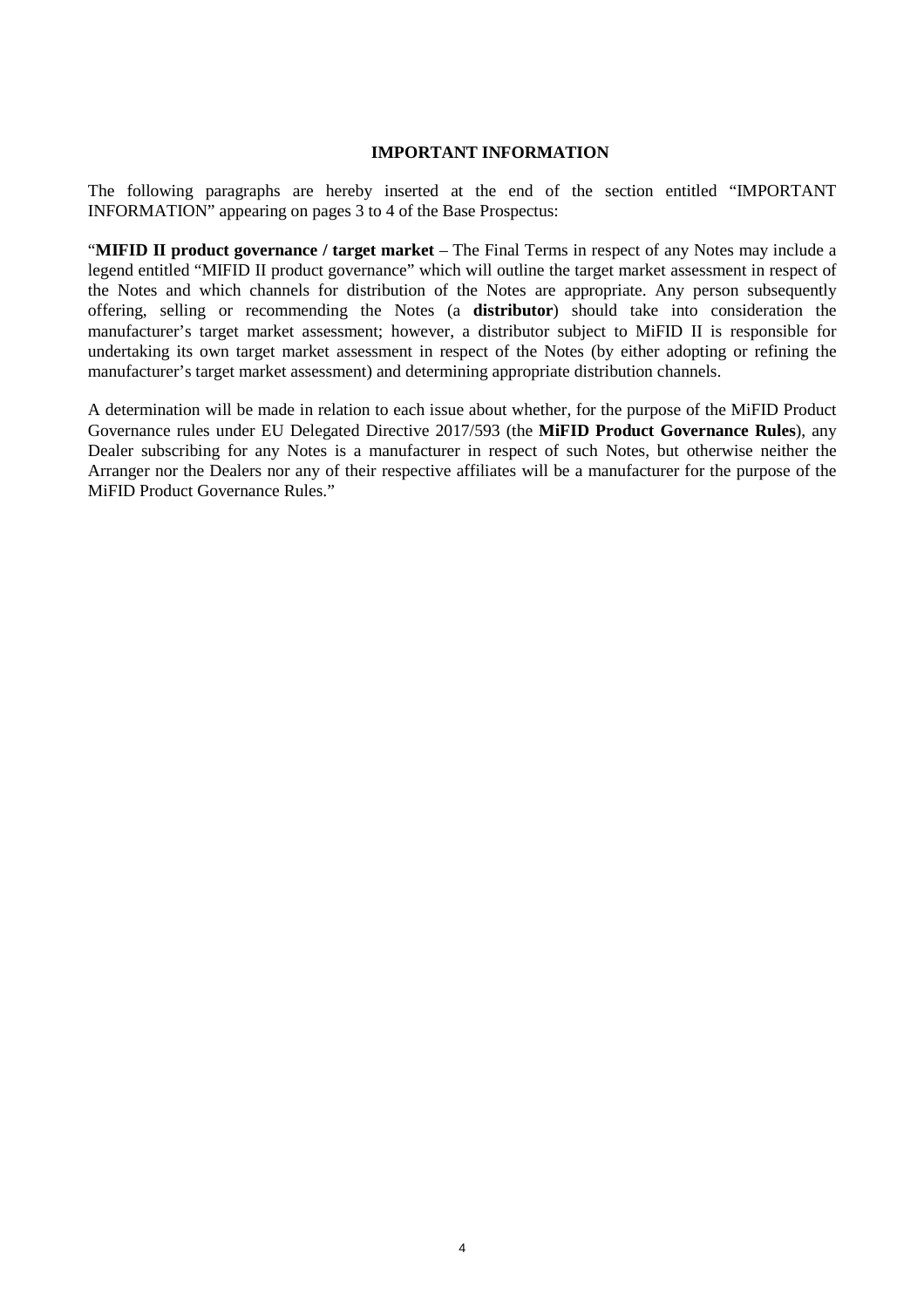## **RISK FACTORS**

The first paragraph of the sub-section "FACTORS THAT MAY AFFECT THE ISSUER'S ABILITY TO FULFIL ITS OBLIGATIONS UNDER NOTES ISSUED UNDER THE PROGRAMME" of the section "RISK FACTORS" appearing on page 6 of the Base Prospectus is hereby deleted in its entirety and replaced with the following:

"The risk factors relating to the Issuer and its activity are set out in detail on pages 23 to 34 of the 2017 Annual Report (as defined in the section "Documents Incorporated by Reference"), which is incorporated by reference in this Base Prospectus, and include the following:

- business risks, being factors that have an impact on the PSA BANQUE FRANCE Group's levels of activity:

- external factors that influence vehicle purchases;
- government policies to incentivise new vehicle purchases;
- regulatory or tax changes which could lead to a modification of the activity or alter the profitability thereof;
- the sales volumes achieved by Peugeot, Citroën and DS, as well as their marketing policies, which may include joint financing operations carried out with the PSA BANQUE FRANCE Group;
- the PSA BANQUE FRANCE Group's competitive positioning, in terms of both product range and price.

- credit risk, being the risk of loss arising from the failure of a customer to meet the payment or other terms of a contract with the PSA BANQUE FRANCE Group;

- financial risks and market risk, including liquidity risk, interest rate risk, counterparty risk, currency risk and other market risks;

- risks related to the PSA BANQUE FRANCE Group's securitisation operations;

- concentration risk related to the granting of credit to individuals, sectorial concentration risk of credit transactions and concentration risk related to bank re-financing;

- operational risk, being the risk resulting from a mal-adjustment or failure attributable to procedures, to personnel, internal systems, or to external events, including events with a low probability of occurrence but with substantial risk of loss:

- non-compliance risk, being the risk of legal, administrative or disciplinary sanction, significant financial loss or damage to reputation arising from failure to comply with the provisions governing banking and financial services, including regulatory and statutory provisions, professional standards, ethical standards, or instructions from the executive body pursuant to guidelines issued by the Board of Directors;

- reputational risk, being the risk of damage to the Issuer's reputation and image with end customers, dealer customers, third-party banks and supervisory authorities; and

- correlation risk, being the risk relating to the correlation of the activity and profitability of the PSA BANQUE FRANCE Group with the activities and profitability of its shareholders."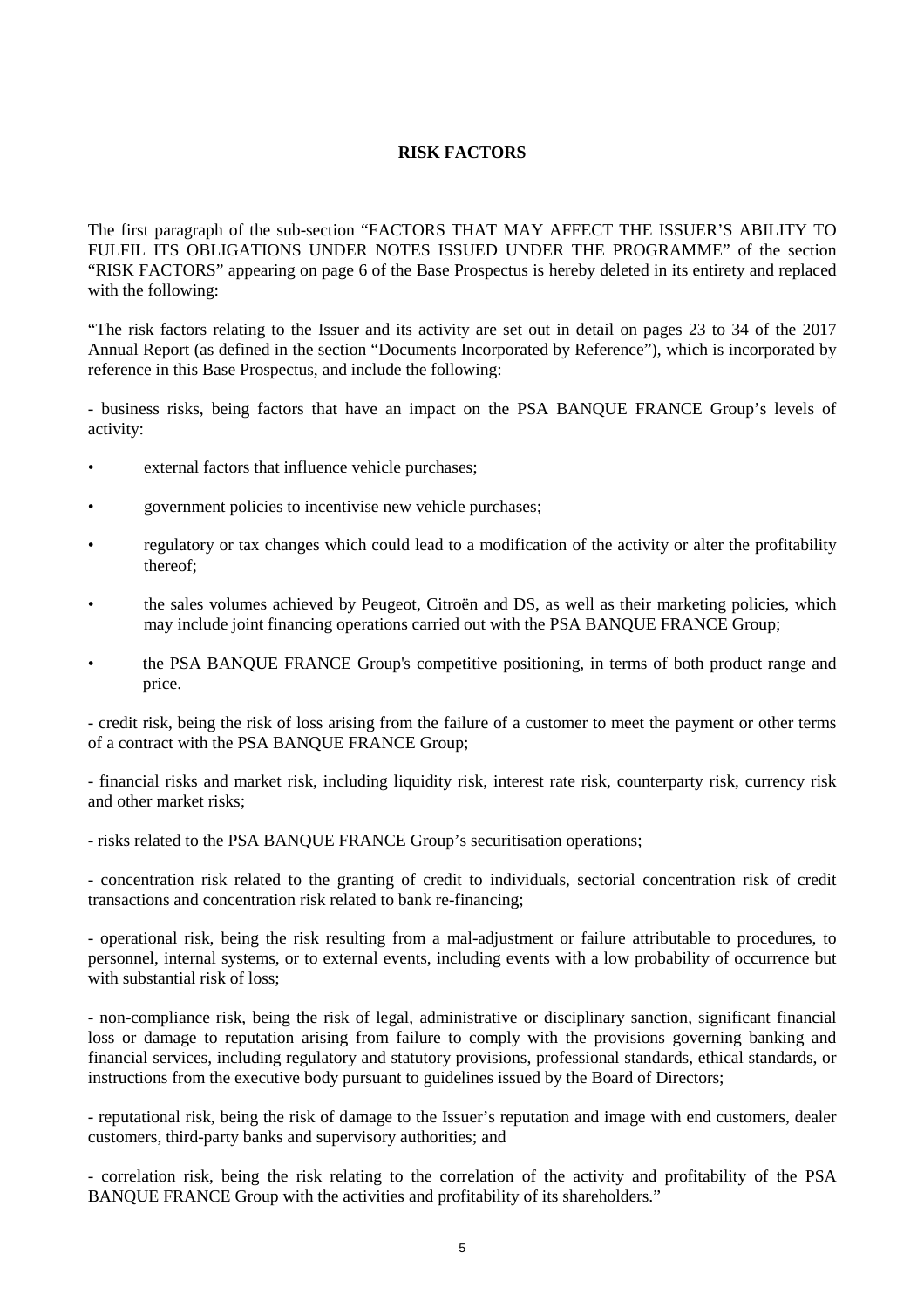The risk factor entitled "The proposed financial transactions tax (FTT)" on page 13 of the section "RISK FACTORS" OF THE Base Prospectus is hereby deleted and replaced with the following:

#### "*The proposed financial transactions tax (FTT)*

On 14 February 2013, the European Commission published a proposal (the **Commission's Proposal**) for a Directive for a common FTT in Belgium, Germany, Estonia, Greece, Spain, France, Italy, Austria, Portugal, Slovenia and Slovakia (the **participating Member States**). However, Estonia has since stated that it will no longer participate.

The Commission's Proposal has very broad scope and could, if introduced, apply to certain dealings in the Notes (including secondary market transactions) in certain circumstances. The issuance and subscription of Notes should, however, be exempt.

Under the Commission's Proposal, the FTT could apply in certain circumstances to persons both within and outside of the participating Member States. Generally, it would apply to certain dealings in the Notes where at least one party is a financial institution and at least one party is established in a participating Member State. A financial institution may be, or be deemed to be, "established" in a participating Member State in a broad range of circumstances, including (i) by transacting with a person established in a participating Member State or (ii) where the financial instrument which is subject to the dealings is issued in a participating Member State.

However, the FTT proposal remains subject to negotiation between the participating Member States. It may therefore be altered prior to any implementation, the timing of which remains unclear. Additional EU Member States may decide to participate and/or participating Member States may decide to withdraw.

Prospective holders of the Notes are advised to seek their own professional advice in relation to the FTT."

The following risk factor is inserted in the sub-section "FACTORS WHICH ARE MATERIAL FOR THE PURPOSE OF ASSESSING THE MARKET RISKS ASSOCIATED WITH THE NOTES ISSUED UNDER THE PROGRAMME" of the section "RISK FACTORS" commencing on page 11 of the Base Prospectus:

### "*The value of and return on any Notes linked to a benchmark may be adversely affected by ongoing national and international regulatory reform in relation to benchmarks*

Reference rates and indices such as Euro Interbank Offered Rate ("**EURIBOR**") or London Interbank Offered Rate ("**LIBOR**") and other interest rate or other types of rates and indices which are deemed to be "benchmarks" (each a "**Benchmark**" and together, the "**Benchmarks**"), to which the interest on securities may be linked, have become the subject of regulatory scrutiny and recent national and international regulatory guidance and proposals for reform. This has resulted in regulatory reform and changes to existing Benchmarks, with further change anticipated. Such reform of Benchmarks includes the Benchmarks Regulation, which was published in the official journal on 29 June 2016. In addition, on 27 July 2017, the FCA announced that it will no longer persuade or compel banks to submit rates for the calculation of the LIBOR benchmark after 2021 (the "**FCA Announcement**"). The FCA Announcement indicates that the continuation of LIBOR on the current basis cannot and will not be guaranteed after 2021. The Benchmarks Regulation applies to the provision of Benchmarks, the contribution of input data to a Benchmark and the use of a Benchmark within the EU. It will, among other things, (i) require Benchmark administrators to be authorised or registered (or, if non-EU-based, to be subject to an equivalent regime or otherwise recognised or endorsed) and (ii) prevent certain uses by EU supervised entities such as the Issuer of Benchmarks of administrators that are not authorised or registered (or, if non-EU based, not deemed equivalent or recognised or endorsed).

The potential elimination of the LIBOR benchmark or any other Benchmark, or changes in the manner of administration of any Benchmark, as a result of the Benchmarks Regulation or otherwise, could require an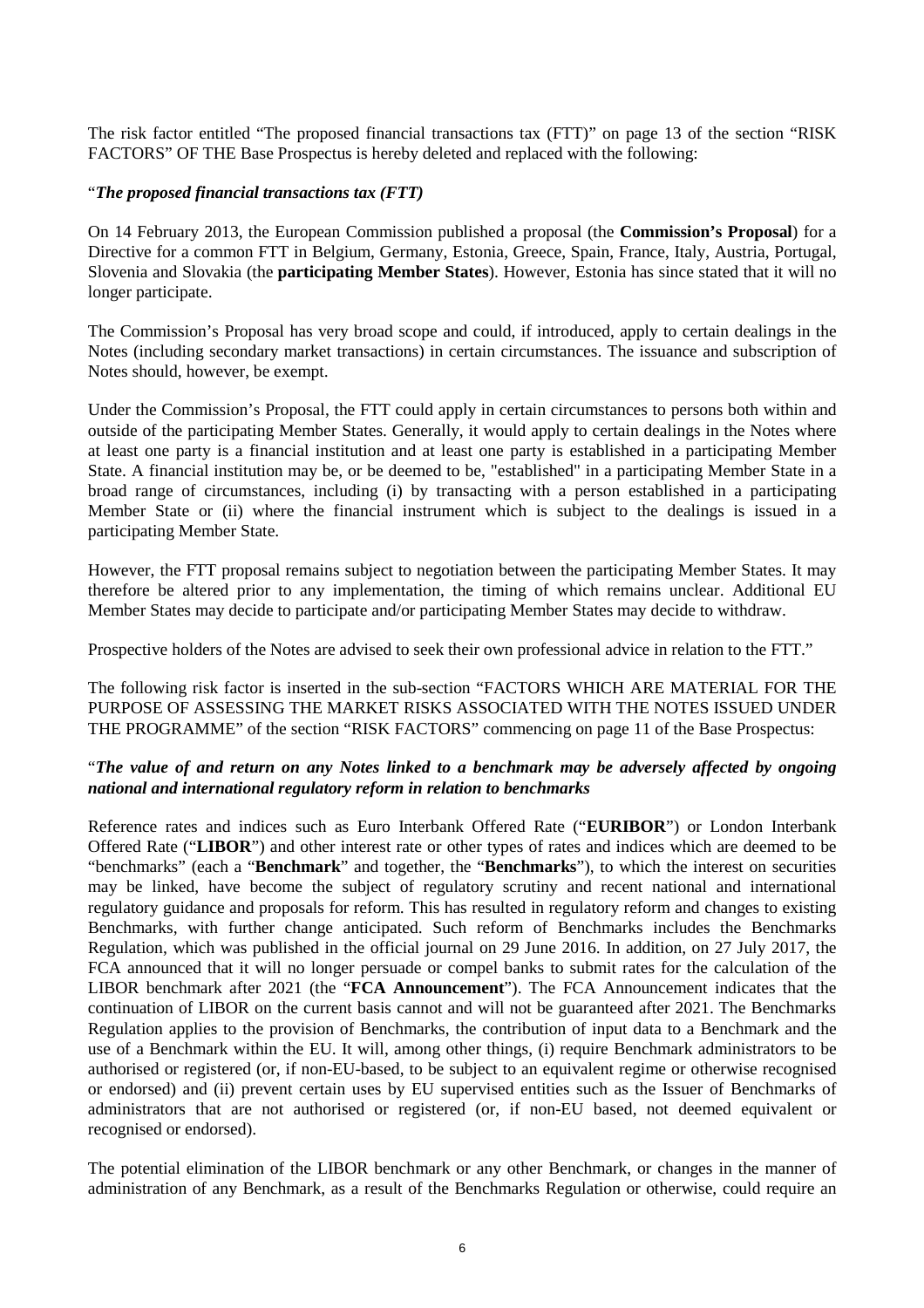adjustment to the Terms and Conditions, or result in other consequences, in respect of any Notes linked to such Benchmark. These reforms and changes may cause a Benchmark to perform differently than it has done in the past or be discontinued. Any change in the performance of a Benchmark or its discontinuation could have a material adverse effect on the value of, and return on, any such Notes.

More broadly, any of the international or national reforms, or the general increased regulatory scrutiny of Benchmarks, could increase the costs and risks of administering or otherwise participating in the setting of a Benchmark and complying with any such regulations or requirements. Such factors may have the following effects on certain "benchmarks": (i) discourage market participants from continuing to administer or contribute to the Benchmark; (ii) trigger changes in the rules or methodologies used in the Benchmark or (iii) lead to the disappearance of the Benchmark. Any of the above changes or any other consequential changes as a result of international or national reforms or other initiatives or investigations, could have a material adverse effect on the value of and return on any Notes linked to or referencing a Benchmark.

Investors should consult their own independent advisers and make their own assessment about the potential risks imposed by the Benchmarks Regulation reforms in making any investment decision with respect to any Notes linked to or referencing a Benchmark."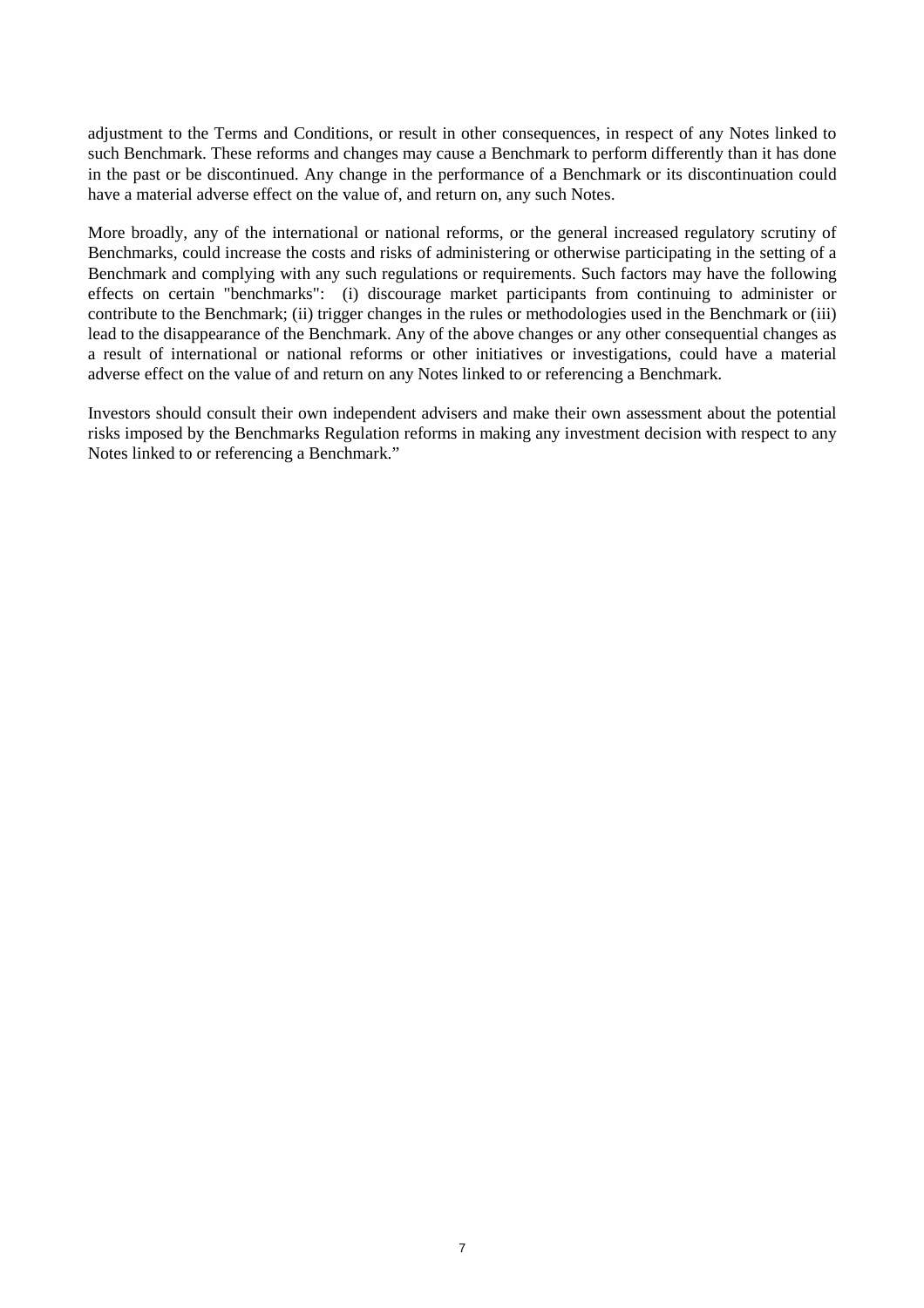#### **DOCUMENTS INCORPORATED BY REFERENCE**

PSA BANQUE FRANCE has published an English translation of its annual report which contains the audited consolidated financial statements of the Issuer as at 31 December 2017.

The section "DOCUMENTS INCORPORATED BY REFERENCE" appearing on pages 25 to 27 of the Base Prospectus is hereby deleted in its entirety and replaced with the following:

"The following information shall be incorporated by reference in, and form part of, this Base Prospectus:

- (a) the sections referred to in the table below included in the English translation of the 2017 *Rapport Annuel* of PSA BANQUE FRANCE (the **2017 Annual Report**), which has previously been published and was filed with the AMF on 2 April 2018;
- (b) the sections referred to in the table below included in the English translation of the 2016 *Rapport Annuel* of PSA BANQUE FRANCE (the **2016 Annual Report**), which has previously been published and was filed with the AMF on 23 March 2017; and
- (c) the terms and conditions of the Notes at pages 37 to 60 of the Base Prospectus dated 29 June 2016.

PSA BANQUE FRANCE will, in the event of any significant new factor, material mistake or inaccuracy relating to information included in this Base Prospectus which is capable of affecting the assessment of any Notes, prepare a supplement to this Base Prospectus or publish a new Base Prospectus for use in connection with any subsequent issue of Notes.

Following the publication of this Base Prospectus a supplement may be prepared by PSA BANQUE FRANCE and approved by the AMF in accordance with Article 16 of the Prospectus Directive and article 212-25 of the *Règlement Général* of the AMF. Statements contained in any such supplement (or contained in any document incorporated by reference therein) shall, to the extent applicable, be deemed to modify or supersede statements contained in this Base Prospectus or in a document which is incorporated by reference in this Base Prospectus. Any statement so modified or superseded shall not, except as so modified or superseded, constitute a part of this Base Prospectus.

Copies of documents incorporated by reference in the Base Prospectus can be obtained from the registered office of PSA BANQUE FRANCE and from the specified offices of the Paying Agent for the time being at 11, avenue Emile Reuter, 2420 Luxembourg, Luxembourg. They will also be published on PSA BANQUE FRANCE's website at: www.psa-banque-france.com and on the *Direction de l'information légale et administrative's* website at (www.info-financiere.fr) for financial information only. The Base Prospectus (together with any Final Terms relating to Notes admitted to trading on a Regulated Market) has been published on the AMF's website at www.amf-france.org.

The cross-reference tables below set out the relevant page references for the information incorporated herein by reference: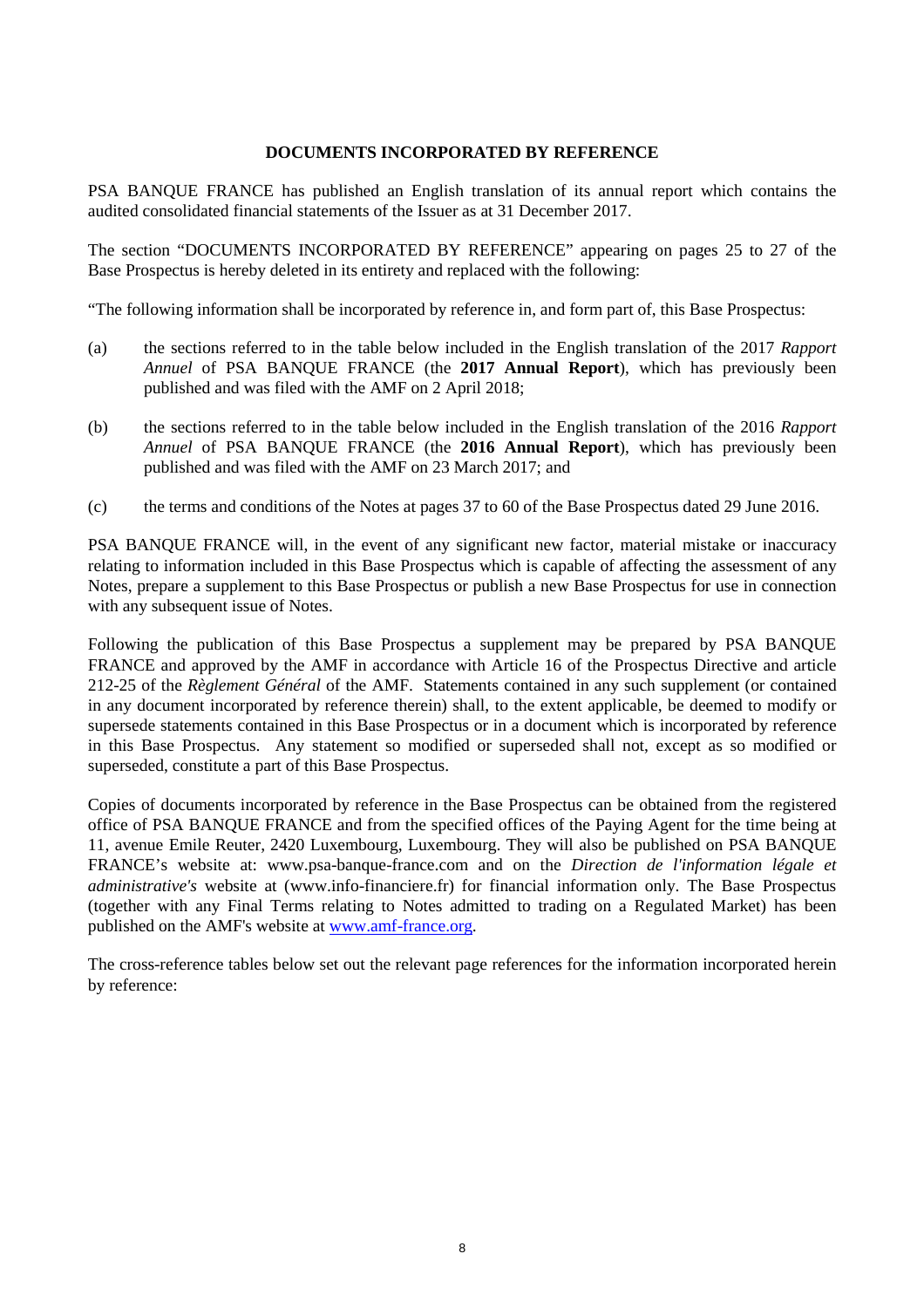|              | Annex XI of EC regulation No. 809/2004, as amended -<br>Minimum disclosure requirements for the debt and derivatives<br>securities registration document                                                                                                                                                    | 2017 Annual<br><b>Report</b> | 2016 Annual<br><b>Report</b> |
|--------------|-------------------------------------------------------------------------------------------------------------------------------------------------------------------------------------------------------------------------------------------------------------------------------------------------------------|------------------------------|------------------------------|
| $\mathbf{3}$ | <b>RISK FACTORS</b>                                                                                                                                                                                                                                                                                         |                              |                              |
| 3.1          | Prominent disclosure of risk factors that may affect the issuer's<br>ability to fulfil its obligations under the securities to investors in a<br>section headed "Risk Factors".                                                                                                                             | pages 23-34                  | pages 22-33                  |
| 4            | <b>INFORMATION ABOUT THE ISSUER</b>                                                                                                                                                                                                                                                                         |                              |                              |
| 4.1          | <b>History and development of the Issuer:</b>                                                                                                                                                                                                                                                               |                              |                              |
| 4.1.4        | the domicile and legal form of the issuer, the legislation under<br>which the issuer operates, its country of incorporation, and the<br>address and telephone number of its registered office (or principal<br>place of business if different from its registered office).                                  | page 37                      | page 36                      |
| 4.1.5        | any recent events particular to the issuer and which are to a<br>material extent relevant to the evaluation of the issuer's solvency.                                                                                                                                                                       | pages 6-22                   | pages 6-22                   |
| 5            | <b>BUSINESS OVERVIEW</b>                                                                                                                                                                                                                                                                                    |                              |                              |
| 5.1.         | <b>Principal Activities</b>                                                                                                                                                                                                                                                                                 |                              |                              |
| 5.1.1        | A brief description of the issuer's principal activities stating the<br>main categories of products sold and/or services performed;                                                                                                                                                                         | pages 6-12                   | pages 7-12                   |
| 5.1.3        | <b>Principal Markets</b>                                                                                                                                                                                                                                                                                    |                              |                              |
|              | A brief description of the principal markets in which the issuer<br>competes.                                                                                                                                                                                                                               | pages 8-11                   | pages 8-12                   |
| 6            | ORGANISATIONAL STRUCTURE                                                                                                                                                                                                                                                                                    |                              |                              |
| 6.1          | If the issuer is part of a group, a brief description of the group and<br>of the issuer's position within it.                                                                                                                                                                                               | page 6                       | page 7                       |
| 6.2          | If the issuer is dependent upon other entities within the group, this<br>must be clearly stated together with an explanation of this<br>dependence.                                                                                                                                                         | page 6                       | page 7                       |
| 9            | ADMINISTRATIVE, MANAGEMENT, AND<br><b>SUPERVISORY BODIES</b>                                                                                                                                                                                                                                                |                              |                              |
| 9.1          | Names, business addresses and functions in the issuer of the<br>following persons, and an indication of the principal<br>activities performed by them outside the issuer where these<br>are significant with respect to that issuer:<br>members of the administrative, management or supervisory<br>bodies; | pages 37 - 42                |                              |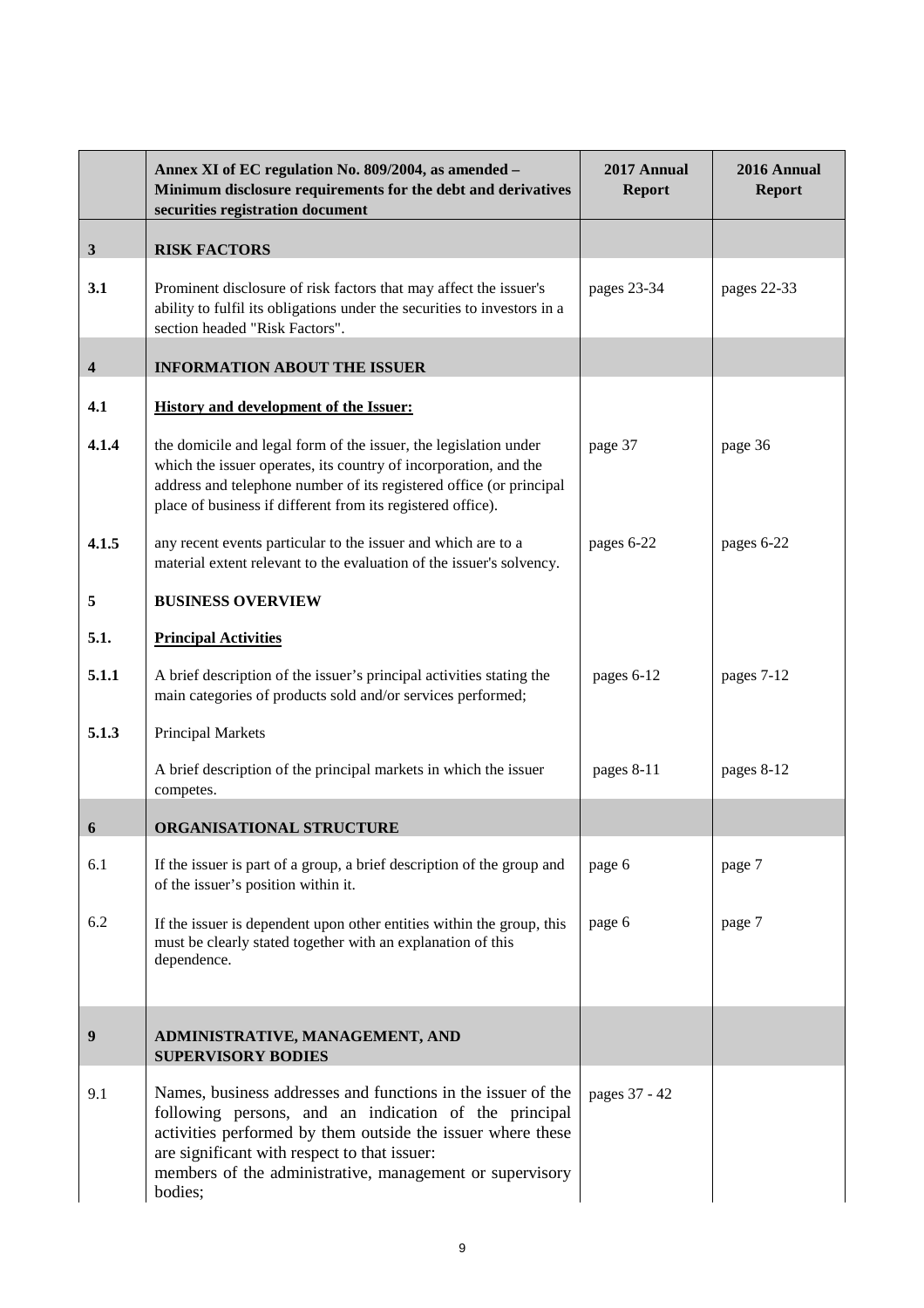| 9.2<br><b>11</b> | Potential conflicts of interests between any duties to the<br>issuing entity of the persons referred to in item 9.1 and their<br>private interests and or other duties. In the event that there<br>are no such conflicts, a statement to that effect<br>FINANCIAL INFORMATION CONCERNING THE<br>ISSUER'S ASSETS AND LIABILITIES, FINANCIAL<br>POSITION AND PROFITS AND LOSSES                                                     | page 38     |             |
|------------------|-----------------------------------------------------------------------------------------------------------------------------------------------------------------------------------------------------------------------------------------------------------------------------------------------------------------------------------------------------------------------------------------------------------------------------------|-------------|-------------|
| 11.1             | <b>Historical Financial Information</b>                                                                                                                                                                                                                                                                                                                                                                                           |             |             |
| 11.2             | <b>Consolidated Financial Statements</b>                                                                                                                                                                                                                                                                                                                                                                                          |             |             |
|                  | (a) the balance sheet;                                                                                                                                                                                                                                                                                                                                                                                                            | page 48     | page 44     |
|                  | (b) the income statement;                                                                                                                                                                                                                                                                                                                                                                                                         | page 49     | page 45     |
|                  | (c) statement of changes in equity                                                                                                                                                                                                                                                                                                                                                                                                | page 50     | page 46     |
|                  | (d) statement of cash flow                                                                                                                                                                                                                                                                                                                                                                                                        | page 51     | page 47     |
|                  | (e) the accounting policies and explanatory notes.                                                                                                                                                                                                                                                                                                                                                                                | page 52-90  | pages 48-88 |
|                  | (f) audit report                                                                                                                                                                                                                                                                                                                                                                                                                  | pages 91-94 | pages 89-90 |
| 11.3             | <b>Auditing of historical annual financial information</b>                                                                                                                                                                                                                                                                                                                                                                        |             |             |
| 11.3.1           | A statement that the historical financial information has been<br>audited. If audit reports on the historical financial information<br>have been refused by the statutory auditors or if they contain<br>qualifications or disclaimers, such refusal or such qualifications or<br>disclaimers must be reproduced in full and the reasons given.                                                                                   | pages 91-94 | pages 89-90 |
| 11.6             | Information on any governmental, legal or arbitration proceedings<br>(including any such proceedings which are pending or threatened<br>of which the issuer is aware), during the period covering, at last<br>the previous 12 months which may have, or have had in the recent<br>past, significant effects on the issuer and/or group's financial<br>position or profitability, or provide an appropriate negative<br>statement. | page 12     | page 12     |

If documents which are incorporated by reference themselves incorporate any information or other documents therein, either expressly or implicitly, such information or other documents will not form part of this Supplement for the purposes of the Prospectus Directive (Directive 2003/71/EC) except where such information or other documents are specifically incorporated by reference or attached to this Supplement."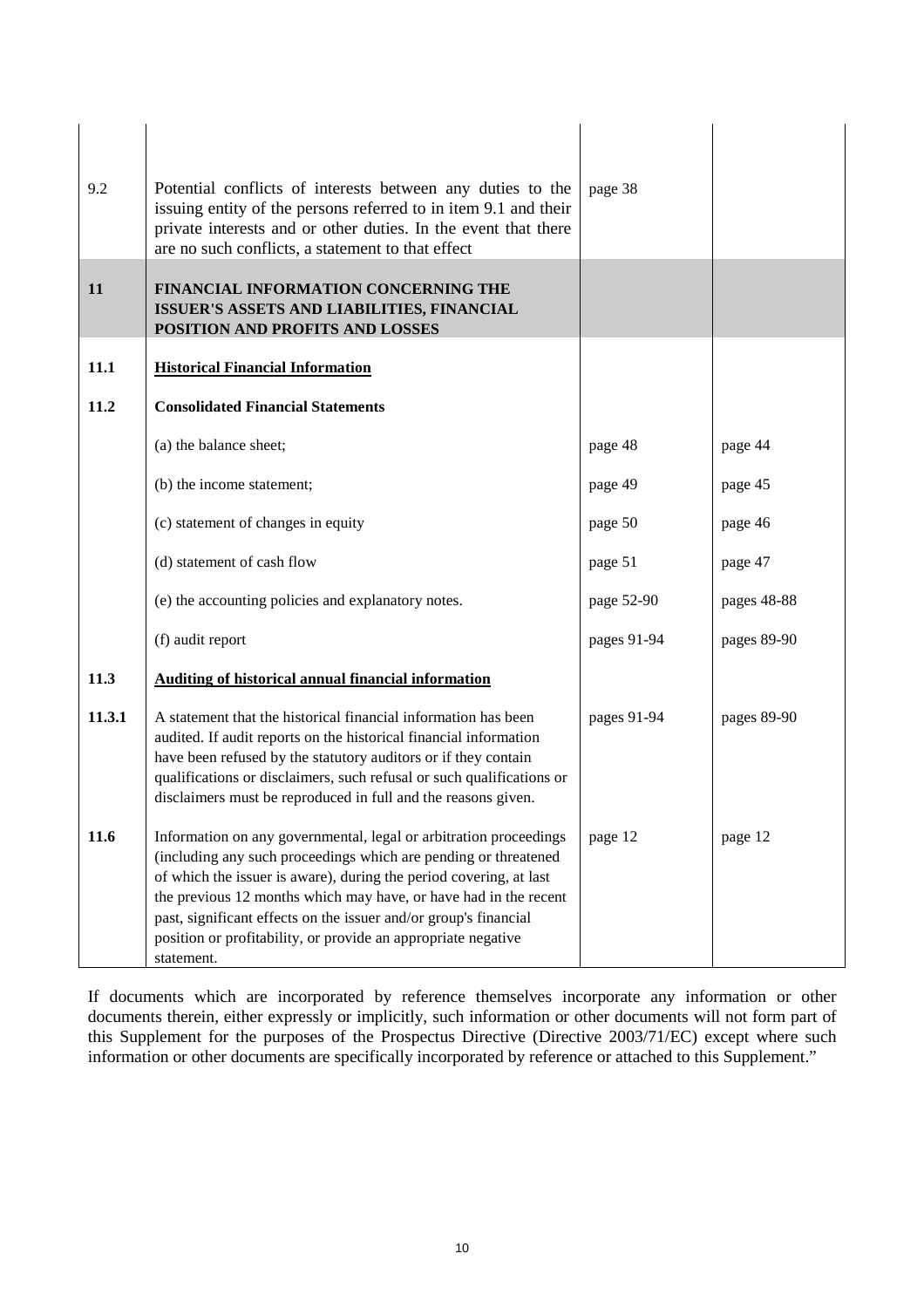#### **APPLICABLE FINAL TERMS**

The section entitled "APPLICABLE FINAL TERMS" is hereby deleted in its entirety and replaced with the following (with modifications shown in underlined text):

"[**MIFID II product governance Professional investors and ECPs only target market** – Solely for the purposes of [the/each] manufacturer's product approval process, the target market assessment in respect of the Notes, taking into account the five categories referred to in item 18 of the Guidelines published by ESMA on 5 February 2018, has led to the conclusion that: (i) the target market for the Notes is eligible counterparties and professional clients only, each as defined in [Directive 2014/65/EU (as amended, **MiFID II**)][MiFID II]; and (ii) all channels for distribution of the Notes to eligible counterparties and professional clients are appropriate. [Consider any negative target market.] Any person subsequently offering, selling or recommending the Notes (a distributor) should take into consideration the manufacturer['s/s'] target market assessment; however, a distributor subject to MiFID II is responsible for undertaking its own target market assessment in respect of the Notes (by either adopting or refining the manufacturer['s/s'] target market assessment) and determining appropriate distribution channels.]

**[PRIIPs Regulation/PROHIBITION OF SALES TO EEA RETAIL INVESTORS** – The Notes are not intended to be offered, sold or otherwise made available to and should not be offered, sold or otherwise made available to any retail investor in the European Economic Area (**EEA**). For these purposes, a retail investor means a person who is one (or more) of: (i) a retail client as defined in point (11) of Article 4(1) of Directive 2014/65/EU (**MiFID II**); or (ii) a customer within the meaning of Directive 2002/92/EC (**IMD**), where that customer would not qualify as a professional client as defined in point (10) of Article 4(1) of MiFID II. Consequently no key information document required by Regulation (EU) No 1286/2014 (the **PRIIPs Regulation**) for offering or selling the Notes or otherwise making them available to retail investors in the EEA has been prepared and therefore offering or selling the Notes or otherwise making them available to any retail investor in the EEA may be unlawful under the PRIIPS Regulation.]

[Amounts payable under the Notes may be calculated by reference to [specify benchmark (as this term is [defined in the Benchmark Regulation]] which is provided by [legal name of the benchmark administrator]. As at the date of this Final Terms, [legal name of the benchmark administrator] [appears / does not appear] on the register of administrators and benchmarks established and maintained by the European Securities and Markets Authority pursuant to Article 36 of the Benchmark Regulation (Regulation (EU) 2016/1011) ("**Benchmarks Regulation**").

[As far as the Issuer is aware, [specify benchmark (as this term is defined in the Benchmark Regulation)] [does not fall within the scope of the Benchmarks Regulation/ the transitional provisions in Article 51 of the Benchmarks Regulation apply] such that [legal name of the benchmark administrator] is not currently required to obtain authorisation or registration (or, if located outside the EU, recognition, endorsement or equivalence).]]

#### **APPLICABLE FINAL TERMS**

[*Date*]

#### **PSA BANQUE FRANCE**

#### **Issue of [Aggregate Nominal Amount of Tranche] [Title of Notes] under the €4,000,000,000 Euro Medium Term Note Programme**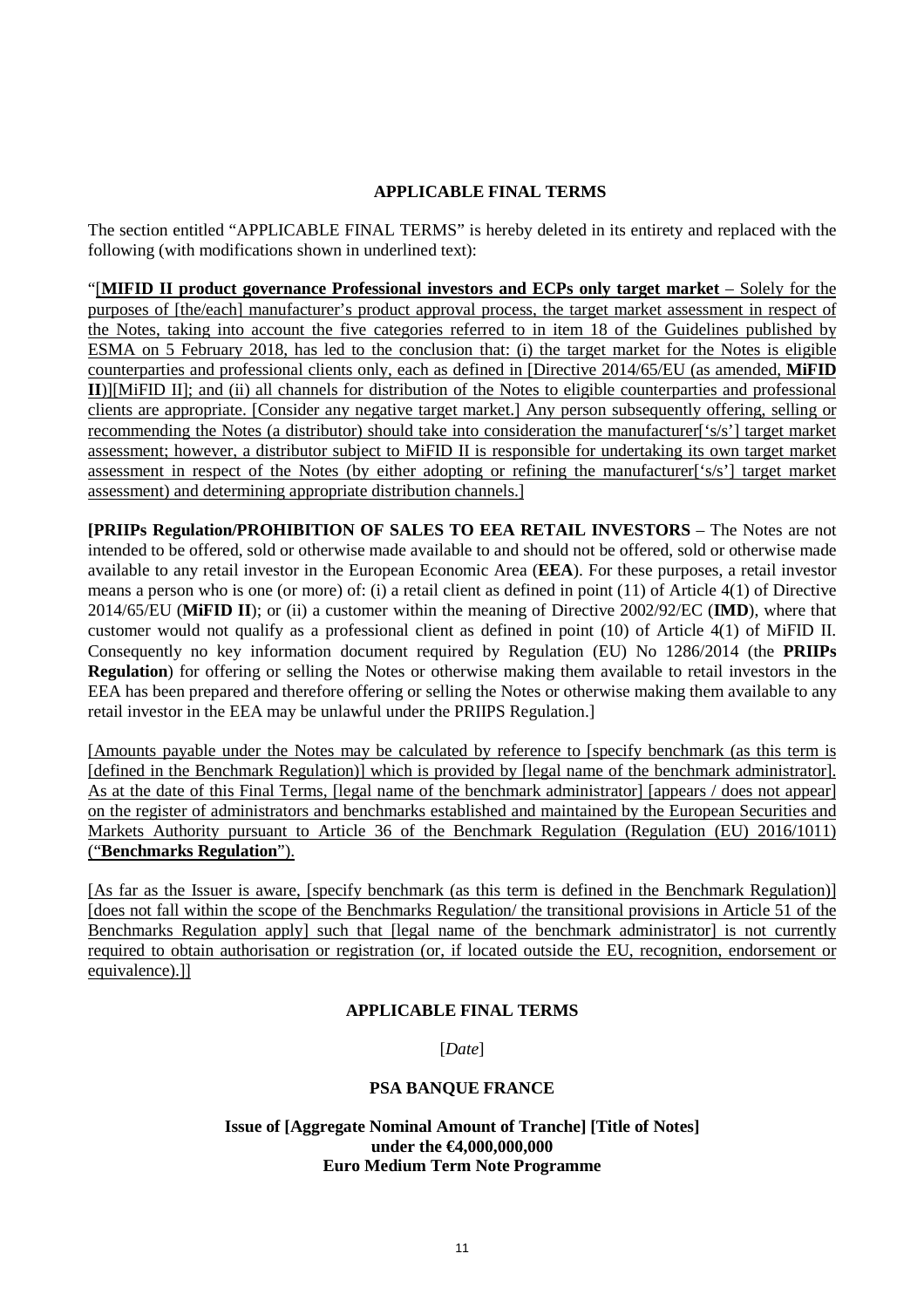#### **PART A – CONTRACTUAL TERMS**

Terms used herein shall be deemed to be defined as such for the purposes of the Conditions set forth in the Base Prospectus dated 10 July 2017, which received visa number 17-343 from the *Autorité des marchés financiers* (AMF) on 10 July 2017 [and the supplement[s] to it dated  $[0]$  [and  $[0]$ ] which [together] constitute[s] a base prospectus for the purposes of the Prospectus Directive (the **Base Prospectus**). This document constitutes the Final Terms of the Notes described herein for the purposes of Article 5.4 of the Prospectus Directive and must be read in conjunction with the Base Prospectus. Full information on the Issuer and the offer of the Notes is only available on the basis of the combination of these Final Terms and the Base Prospectus. The Base Prospectus [and these Final Terms] [has/have] been published on the AMF website at www.amf-france.org and on the website of the Issuer (www.psa-banque-france.com). [In addition<sup>1</sup>, the Base Prospectus and these Final Terms are available for viewing on [*insert relevant regulated market if not Euronext Paris S.A.*] website ([*insert website*])].

[*The following alternative language applies if the first tranche of an issue which is being increased was issued under a Base Prospectus with an earlier date.*]

[Terms used herein shall be deemed to be defined as such for the purposes of the terms and conditions of the Notes (the **Conditions**) set forth in the Base Prospectus dated 29 June 2016 which is incorporated by reference into the Base Prospectus dated 10 July 2017, which received visa number 17-343 from the *Autorité des marchés financiers* (AMF) on 10 July 2017 [and the supplement[s] to it dated [<sup>0</sup>]] which [together] constitute[s] a base prospectus for the purposes of Article 5.4 of Directive 2003/71/EC, as amended (the **Prospectus Directive**) (the **Base Prospectus**), including the Conditions incorporated by reference in the Base Prospectus. This document constitutes the Final Terms of the Notes described herein for the purposes of Article 5.4 of the Prospectus Directive and must be read in conjunction with the Base Prospectus. Full information on the Issuer and the offer of the Notes is only available on the basis of the combination of these Final Terms and the Base Prospectus. The Base Prospectus [and these Final Terms] [has/have] been published on the AMF website at www.amf-france.org and on the website of the Issuer (www.psa-banquefrance.com). [In addition<sup>2</sup>, the Base Prospectus and these Final Terms are available for viewing on [*insert relevant regulated market if not Euronext Paris S.A.*] website ([*insert website*])].]

*Include whichever of the following apply or specify as "Not Applicable". Note that the numbering should remain as set out below, even if "Not Applicable" is indicated for individual paragraphs or subparagraphs (in which case the sub-paragraphs of the paragraphs which are not applicable can be deleted). Italics denote directions for completing the Final Terms.*

*If the Notes have a maturity of less than one year from the date of their issue, the minimum denomination may need to be £100,000 or its equivalent in any other currency.*

 $\overline{a}$ 

#### 1. Issuer: PSA BANQUE FRANCE

- 2. (a) Series Number:  $\lceil \bullet \rceil$ 
	- (b) Tranche Number:  $\lceil \bullet \rceil$
	- (c) Date on which the Notes will be consolidated and form a single Series:

[The Notes will be consolidated and form a single Series with [*identify earlier Tranches*] on [the Issue Date/the date that is 40 days after the Issue Date/exchange of the Temporary Global Note for interests in the Permanent Global Note, as referred to

<sup>&</sup>lt;sup>1</sup> If the Notes are admitted to trading on a regulated market other than Euronext Paris S.A.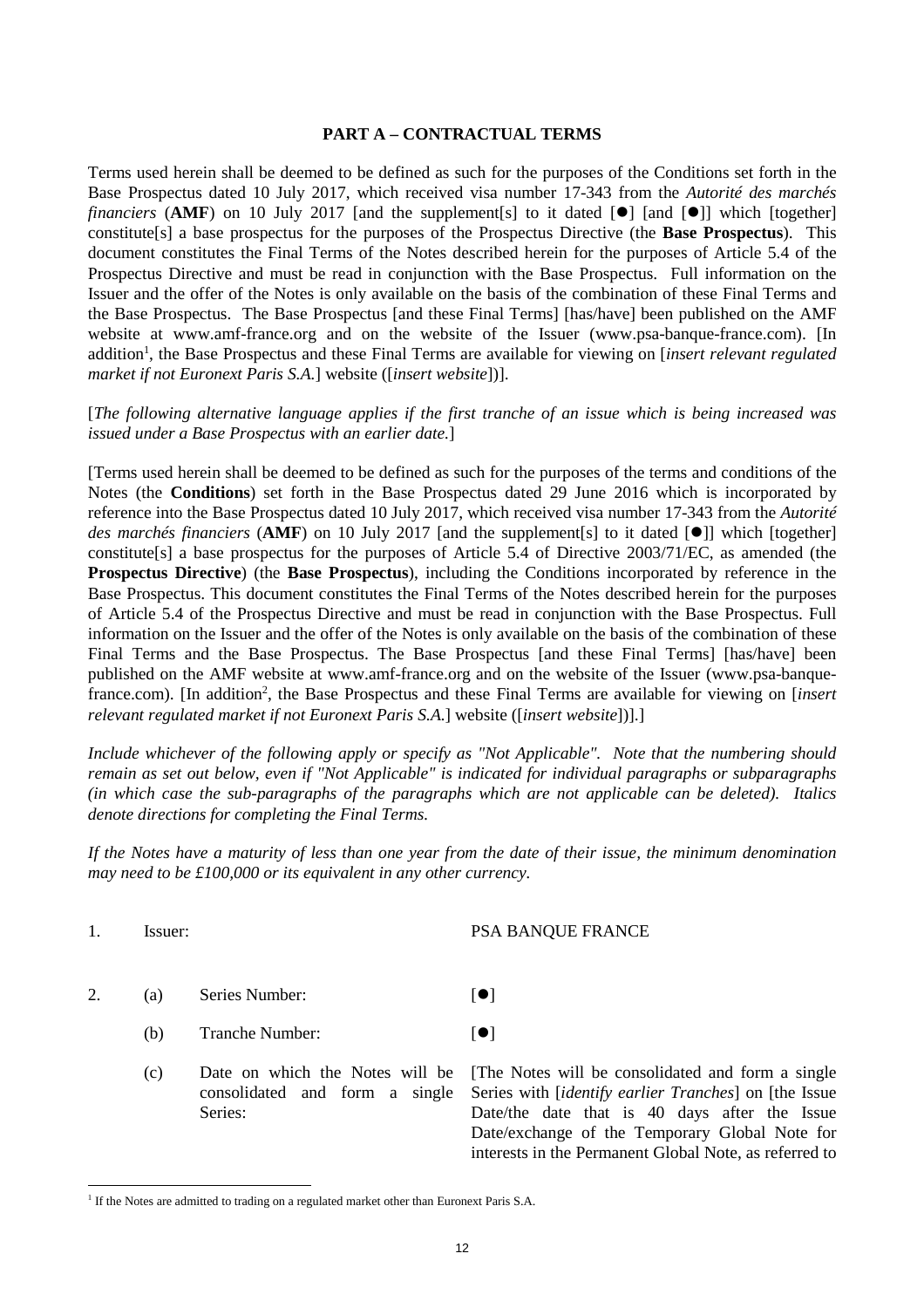in paragraph  $[\bullet]$  below, which is expected to occur on or about [*date*]]][Not Applicable]

- 3. Specified Currency:  $\lceil \bullet \rceil$
- 4. Aggregate Nominal Amount:
	- (a) Series:  $[①]$
	- (b) Tranche:  $\lceil \bullet \rceil$
- 
- 6. (a) Specified Denominations:  $[•]$

- 
- 

5. Issue Price:  $\lceil \bullet \rceil$  per cent. of the Aggregate Nominal Amount [plus accrued interest from [*insert date*] (*if applicable*)]

*(N.B. Notes must have a minimum denomination of €100,000 (or equivalent))*

*(Note – where multiple denominations above [€100,000] or equivalent are being used the following sample wording should be followed:*

*"[€100,000] and integral multiples of [€1,000] in excess thereof up to and including [€199,000]. No Notes in definitive form will be issued with a denomination above [€199,000]."))*

- (b) Calculation Amount (in relation to calculation of interest in global form see Conditions):
- -
- 
- 

 $[•]$ 

(*If only one Specified Denomination, insert the Specified Denomination. If more than one Specified Denomination, insert the highest common factor. Note: There must be a common factor in the case of two or more Specified Denominations*.)

7. (a) Issue Date:  $[①]$ 

(b) Interest Commencement Date: [*specify*/Issue Date/Not Applicable] (*N.B. An Interest Commencement Date will not be relevant for certain Notes, for example Zero Coupon Notes.*)

8. Maturity Date: *Specify date or for Floating Rate Notes* – Interest Payment Date falling in or nearest to [*specify month and year*]]

9. Interest Basis: [[ ] per cent. Fixed Rate]  $[[[] \quad] \quad \text{month} \quad [LIBOR/EURIBOR]] \quad +/- \quad [ \quad]$ per cent. Floating Rate] [Zero coupon] (see paragraph [13]/[14]/[15]below)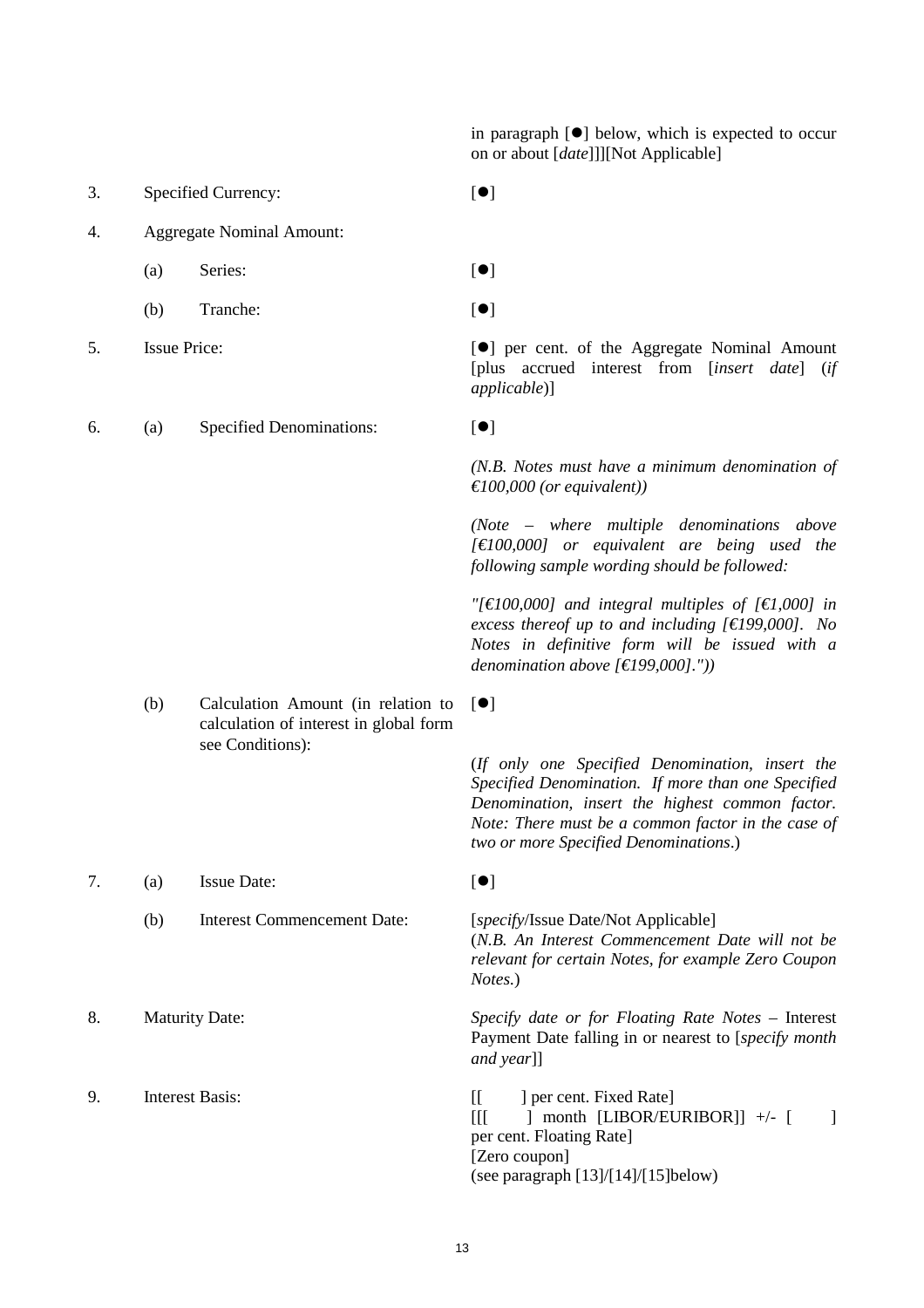| 10. | Redemption[/Payment] Basis:                                                                                            | Subject to any purchase and cancellation or early<br>redemption, the Notes will be redeemed on the    |
|-----|------------------------------------------------------------------------------------------------------------------------|-------------------------------------------------------------------------------------------------------|
|     |                                                                                                                        | Maturity Date at $[\bullet]$ per cent. of their nominal<br>amount                                     |
|     |                                                                                                                        | (N.B. If the Final Redemption Amount is other than                                                    |
|     |                                                                                                                        | 100 per cent. of the nominal value, the Notes may be<br>derivative securities for the purposes of the |
|     |                                                                                                                        | Prospectus Directive and the requirements of Annex                                                    |
|     |                                                                                                                        | XII to the Prospectus Directive Regulation will<br>apply.)                                            |
| 11. | Put/Call Options:                                                                                                      | [Investor Put]                                                                                        |
|     |                                                                                                                        | [Issuer Call]                                                                                         |
|     |                                                                                                                        | [(see paragraph $[17]/[18]$ below)]                                                                   |
|     |                                                                                                                        | [Not Applicable]                                                                                      |
| 12. | Date(s) of corporate authorisation(s) for $[\bullet]$ [and $[\bullet]$ , respectively]]<br>issuance of Notes obtained: |                                                                                                       |

# **PROVISIONS RELATING TO INTEREST (IF ANY) PAYABLE**

| 13. | <b>Fixed Rate Note Provisions</b> |                                                                                                                                           | [Applicable/Not Applicable]<br>applicable,<br>not<br>remaining<br>$($ ff<br>delete<br>the<br>subparagraphs of this paragraph)                                                                                                                                       |
|-----|-----------------------------------|-------------------------------------------------------------------------------------------------------------------------------------------|---------------------------------------------------------------------------------------------------------------------------------------------------------------------------------------------------------------------------------------------------------------------|
|     | (a)                               | Rate(s) of Interest:                                                                                                                      | [ $\bullet$ ] per cent. per annum payable in arrear on each<br><b>Interest Payment Date</b>                                                                                                                                                                         |
|     | (b)                               | Interest Payment Date(s):                                                                                                                 | [ $\bullet$ ] in each year up to and including the Maturity<br>Date                                                                                                                                                                                                 |
|     | (c)                               | Fixed Coupon Amount(s) for Notes<br>in definitive form (and in relation to<br>in<br>global<br><b>Notes</b><br>form<br>see<br>Conditions): | [ <sup>•</sup> ] per Calculation Amount                                                                                                                                                                                                                             |
|     | (d)                               | Broken Amount(s) for Notes in<br>definitive form (and in relation to<br>global<br><b>Notes</b><br>form<br>in<br>see<br>Conditions):       | [[●] per Calculation Amount, payable on the Interest<br>Payment Date falling [in/on] [●]][Not Applicable]                                                                                                                                                           |
|     | (e)                               | Day Count Fraction:                                                                                                                       | [30/360] [Actual/Actual (ICMA)]                                                                                                                                                                                                                                     |
|     | (f)                               | Determination Date(s):                                                                                                                    | [[●] in each year][Not Applicable]<br>(Only relevant where Day Count Fraction is<br>Actual/Actual (ICMA). In such a case, insert regular<br>interest payment dates, ignoring issue date or<br>maturity date in the case of a long or short first or<br>last coupon) |
| 14. |                                   | <b>Floating Rate Note Provisions</b>                                                                                                      | [Applicable/Not Applicable]<br>applicable,<br>(<br>delete<br>remaining<br>not<br>the                                                                                                                                                                                |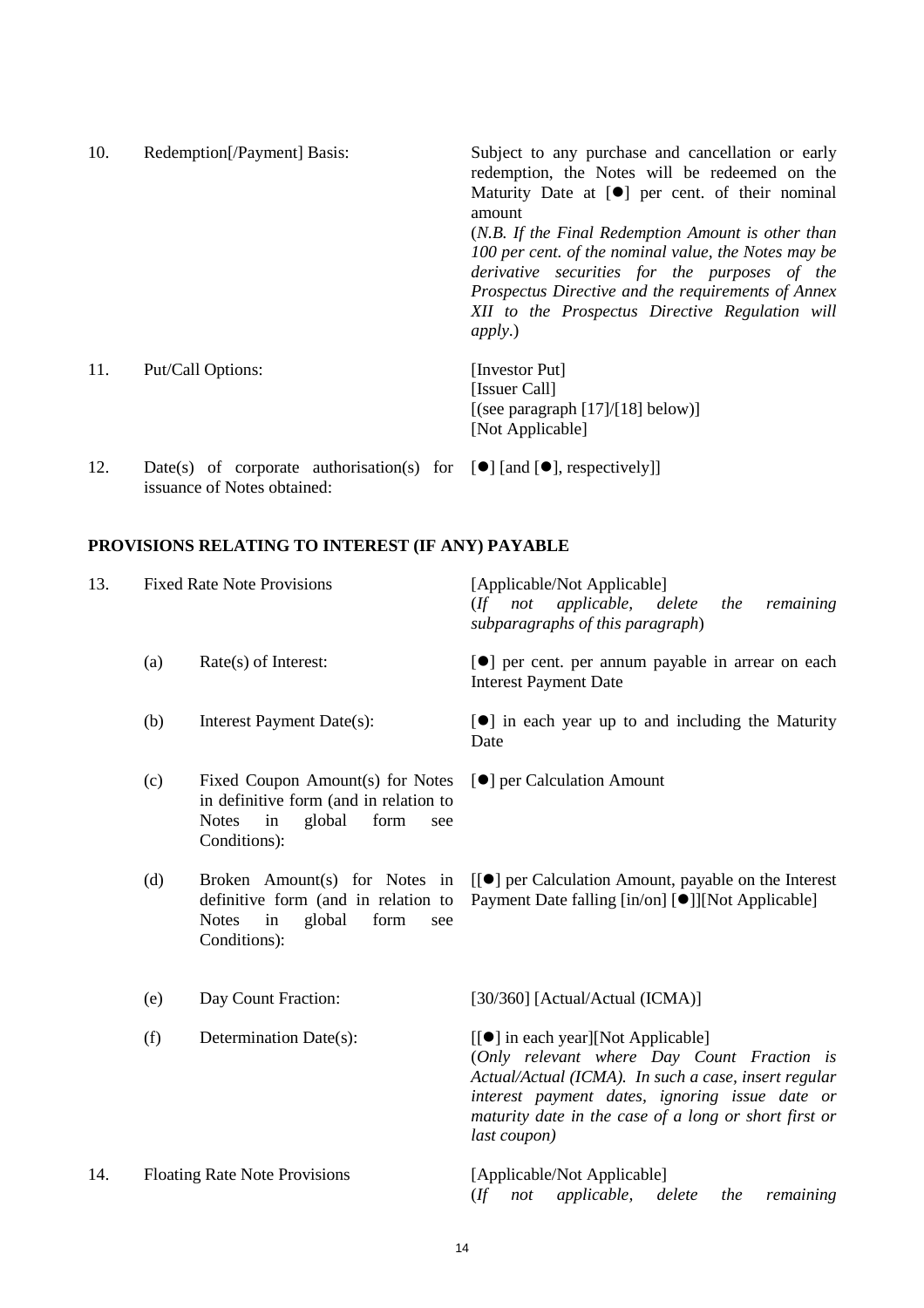*subparagraphs of this paragraph*)

| (a) | Specified                                                                           | Period(s)/Specified<br><b>Interest Payment Dates:</b> | [ <sup>•</sup> ] [, subject to adjustment in accordance with the<br>Business Day Convention set out in (b) below/, not<br>adjustment, as the Business Day<br>subject to<br>Convention in (b) below is specified to be Not<br>Applicable]                                                                            |
|-----|-------------------------------------------------------------------------------------|-------------------------------------------------------|---------------------------------------------------------------------------------------------------------------------------------------------------------------------------------------------------------------------------------------------------------------------------------------------------------------------|
| (b) | <b>Business Day Convention:</b>                                                     |                                                       | [Floating Rate Convention/Following Business Day<br>Convention/Modified Following Business<br>Day<br>Convention/<br>Preceding<br><b>Business</b><br>Day<br>Convention][Not Applicable]                                                                                                                              |
| (c) |                                                                                     | <b>Additional Business Centre(s):</b>                 | [•]                                                                                                                                                                                                                                                                                                                 |
| (d) | Manner in which the Rate of Interest<br>and Interest Amount is to be<br>determined: |                                                       | [Screen Rate Determination/ISDA Determination]                                                                                                                                                                                                                                                                      |
| (e) |                                                                                     | <b>Screen Rate Determination:</b>                     |                                                                                                                                                                                                                                                                                                                     |
|     |                                                                                     | Reference Rate:                                       | [ <sup>●</sup> ] month [LIBOR/EURIBOR]                                                                                                                                                                                                                                                                              |
|     | ٠                                                                                   | Determination<br>Interest                             | $\lbrack \bullet \rbrack$                                                                                                                                                                                                                                                                                           |
|     |                                                                                     | $Date(s)$ :                                           | (Second London business day prior to the start of<br>each Interest Period if LIBOR (other than Sterling or<br>euro LIBOR), first day of each Interest Period if<br>Sterling LIBOR and the second day on which the<br>TARGET2 System is open prior to the start of each<br>Interest Period if EURIBOR or euro LIBOR) |
|     | Relevant Screen Page:                                                               |                                                       | $\left[ \bullet \right]$<br>(In the case of EURIBOR, if not Reuters<br>EURIBOR01 ensure it is a page which shows a<br>composite rate or amend the fallback provisions<br>appropriately)                                                                                                                             |
| (f) |                                                                                     | ISDA Determination:                                   |                                                                                                                                                                                                                                                                                                                     |
|     |                                                                                     | <b>Floating Rate Option:</b>                          | $\lbrack \bullet \rbrack$                                                                                                                                                                                                                                                                                           |
|     |                                                                                     | Designated Maturity:                                  | $\left[ \bullet \right]$                                                                                                                                                                                                                                                                                            |
|     |                                                                                     | <b>Reset Date:</b>                                    | $\left[ \bullet \right]$<br>(In the case of a LIBOR or EURIBOR based option,<br>the first day of the Interest Period)                                                                                                                                                                                               |
| (g) |                                                                                     | Linear Interpolation:                                 | [Not Applicable/Applicable - the Rate of interest for<br>the [long/short] [first/last] Interest Period shall be<br>calculated using Linear Interpolation (specify for<br>each short or long interest period)]                                                                                                       |
| (h) | Margin(s):                                                                          |                                                       | $[+/$ ] [ $\bullet$ ] per cent. per annum                                                                                                                                                                                                                                                                           |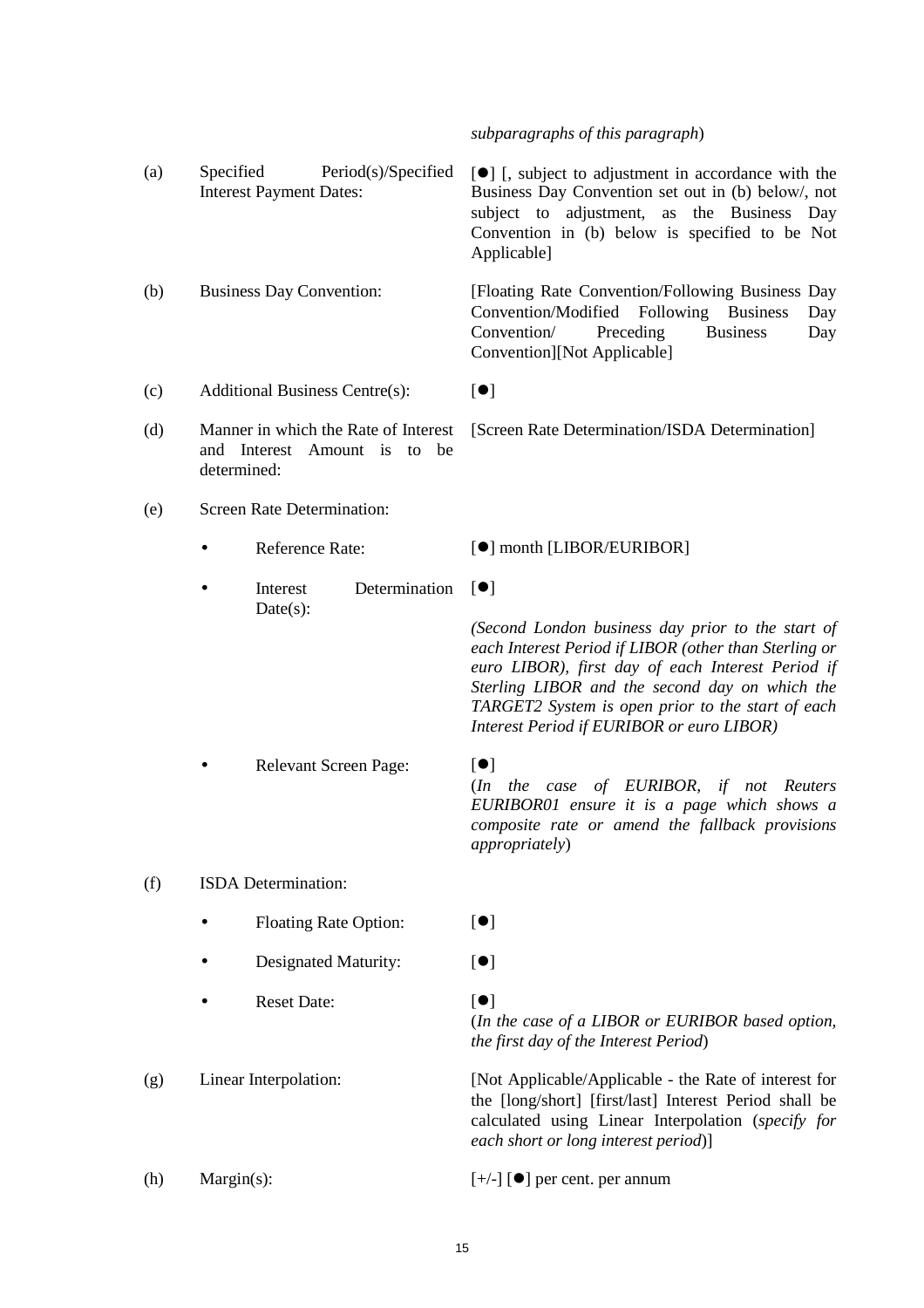|     | (i)                 |                                     | Minimum Rate of Interest:                                             |            | $[[\bullet][0]$ per cent. per annum]                                                                                                                                                |
|-----|---------------------|-------------------------------------|-----------------------------------------------------------------------|------------|-------------------------------------------------------------------------------------------------------------------------------------------------------------------------------------|
|     |                     |                                     |                                                                       |            | (If the Minimum Rate of Interest is not zero, insert<br>the relevant positive percentage)                                                                                           |
|     | (j)                 |                                     | Maximum Rate of Interest:                                             |            | [[●] per cent. per annum/Not Applicable]                                                                                                                                            |
|     | (k)                 |                                     | Day Count Fraction:                                                   |            | [Actual/Actual (ISDA)][Actual/Actual]<br>Actual/365 (Fixed)<br>Actual/365 (Sterling)<br>Actual/360<br>[30/360][360/360][Bond Basis]<br>[30E/360][Eurobond Basis]<br>30E/360 (ISDA)] |
| 15. |                     |                                     | Zero Coupon Note Provisions                                           |            | [Applicable/Not Applicable]<br>$($ f not<br>applicable,<br>delete<br>remaining<br>the<br>subparagraphs of this paragraph)                                                           |
|     | (a)                 |                                     | Accrual Yield:                                                        |            | $\left[\bullet\right]$ per cent. per annum                                                                                                                                          |
|     | (b)                 |                                     | Reference Price:                                                      |            | [•]                                                                                                                                                                                 |
|     | (c)                 |                                     | Day Count Fraction in relation to<br><b>Early Redemption Amounts:</b> |            | [30/360]<br>[ $Actual/360$ ]<br>[Actual/365]                                                                                                                                        |
|     |                     |                                     | PROVISIONS RELATING TO REDEMPTION                                     |            |                                                                                                                                                                                     |
| 16. | Notice              | periods                             | for<br>Condition<br>Redemption for tax reasons]:                      | $[[5.2] -$ | Minimum period: [30] days<br>Maximum period: [60] days                                                                                                                              |
| 17. | <b>Issuer Call:</b> |                                     |                                                                       |            | [Applicable/Not Applicable]<br>applicable,<br>$($ ff<br>not<br>delete<br>the<br>remaining<br>subparagraphs of this paragraph)                                                       |
|     | (a)                 | <b>Optional Redemption Date(s):</b> |                                                                       |            | [•]                                                                                                                                                                                 |
|     | (b)                 |                                     | <b>Optional Redemption Amount:</b>                                    |            | [[●] per Calculation Amount]                                                                                                                                                        |
|     |                     |                                     |                                                                       |            | [Set out appropriate variable details in this pro<br>forma, for example reference obligation]                                                                                       |
|     | (c)                 |                                     | If redeemable in part:                                                |            |                                                                                                                                                                                     |
|     |                     | (i)                                 | Minimum<br>Amount:                                                    | Redemption | $[\bullet]$                                                                                                                                                                         |
|     |                     | (ii)                                | Maximum<br>Amount:                                                    | Redemption | $\lbrack \bullet \rbrack$                                                                                                                                                           |
|     | (d)                 |                                     | Notice periods:                                                       |            | Minimum period: [15] days<br>Maximum period: [30] days<br>(N.B. When setting notice periods, the Issuer is                                                                          |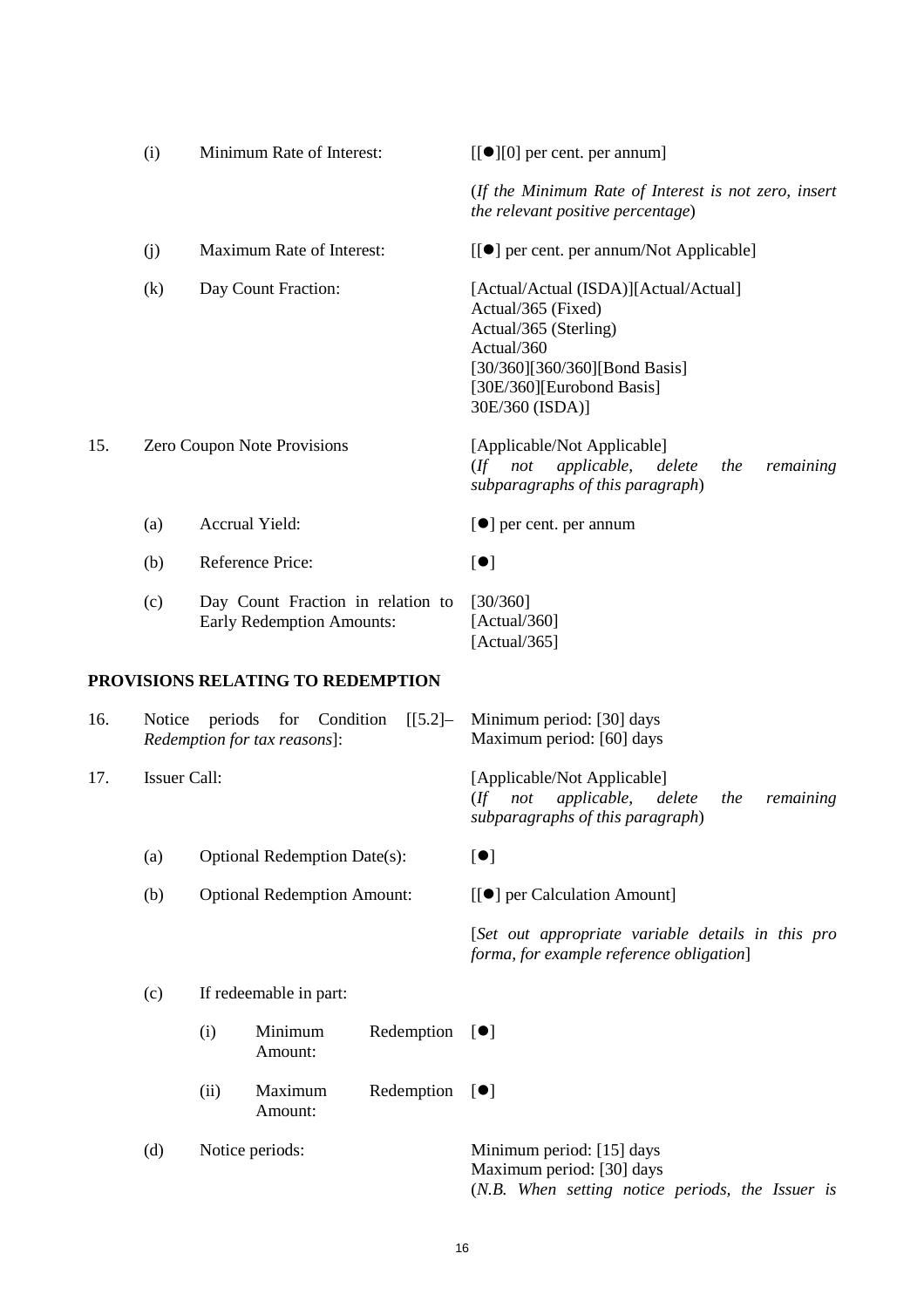*advised to consider the practicalities of distribution of information through intermediaries, for example, clearing systems* (*which require a minimum of 5 clearing system business days' notice for a call*) *and custodians, as well as any other notice requirements which may apply, for example, as between the Issuer and the Agent .*)

(a) Optional Redemption Date(s):  $[•]$ 

- (b) Optional Redemption Amount:  $\lceil \bullet \rceil$  per Calculation Amount
- 

#### 19. Final Redemption Amount: [O] per Calculation Amount

20. Early Redemption Amount payable on redemption for tax reasons or on event of default:

### 18. Investor Put: [Applicable/Not Applicable]

(*If not applicable, delete the remaining subparagraphs of this paragraph*)

(c) Notice periods: Minimum period: [15] days Maximum period: [30] days

> (*N.B. When setting notice periods, the Issuer is advised to consider the practicalities of distribution of information through intermediaries, for example, clearing systems* (*which require a minimum of 15 clearing system business days' notice for a put) and custodians, as well as any other notice requirements which may apply, for example, as between the Issuer and the Agent.*)

## (*N.B. If the Final Redemption Amount is other than 100 per cent. of the nominal value the Notes may be derivative securities for the purposes of the Prospectus Directive and the requirements of Annex*

*XII to the Prospectus Directive Regulation will apply.*)

#### [ $\bullet$ ] per Calculation Amount (*N.B. If the Final Redemption Amount is 100 per cent. of the nominal value (i.e. par), the Early Redemption Amount is likely to be par (but consider). If, however, the Final Redemption Amount is other than 100 per cent. of the nominal value, consideration should be given as to what the Early Redemption Amount should be.*)

## **GENERAL PROVISIONS APPLICABLE TO THE NOTES**

- 21. Form of Notes:
	-

(a) Form: [Temporary Global Note exchangeable for a Permanent Global Note which is exchangeable for Definitive Notes upon an Exchange Event]

> [Temporary Global Note exchangeable for Definitive Notes on and after the Exchange Date]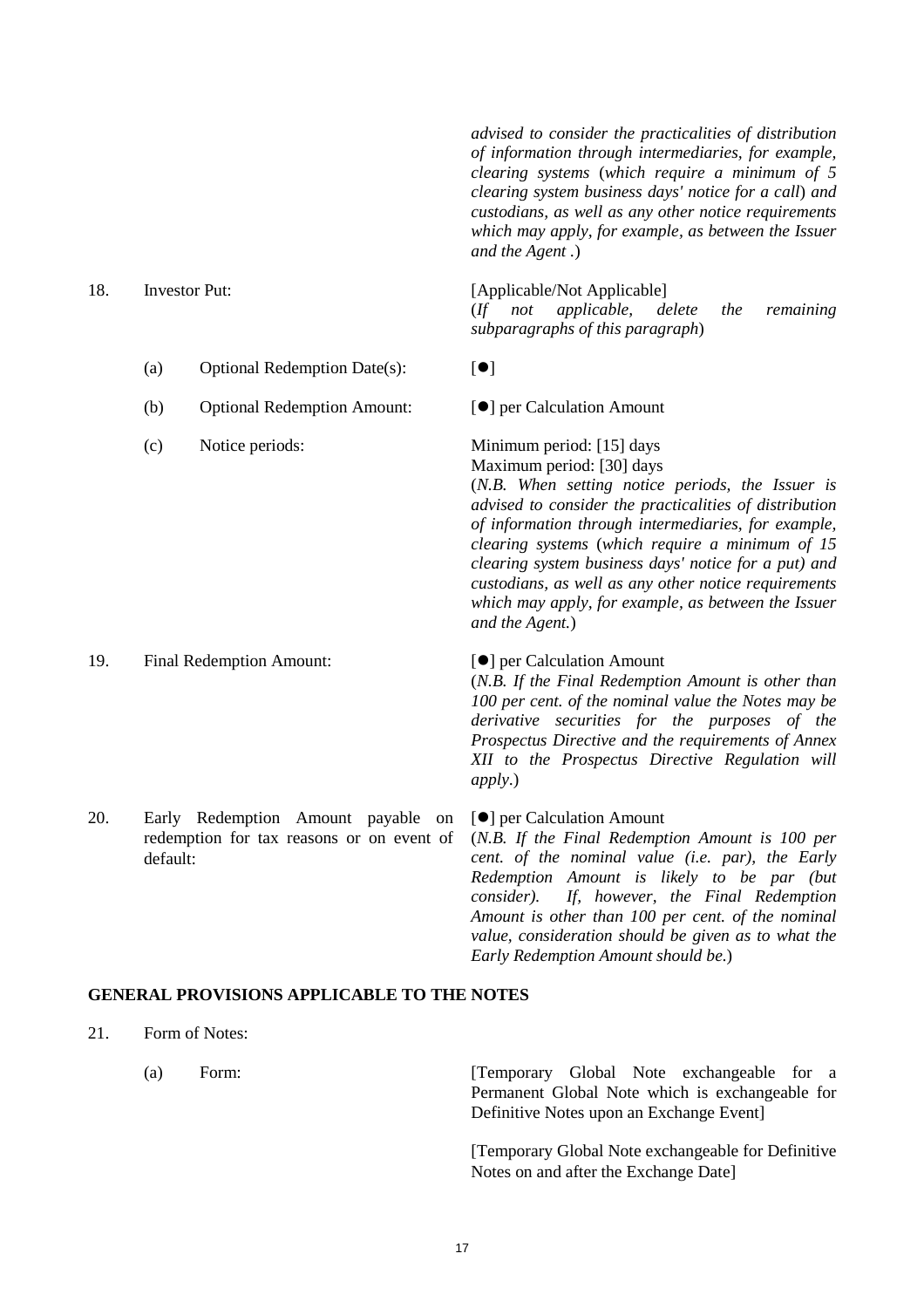|     |                                                                         | [Permanent Global Note exchangeable for Definitive<br>Notes upon an Exchange Event]                                                                                                                                                                                                                                                                                                                                                 |
|-----|-------------------------------------------------------------------------|-------------------------------------------------------------------------------------------------------------------------------------------------------------------------------------------------------------------------------------------------------------------------------------------------------------------------------------------------------------------------------------------------------------------------------------|
|     |                                                                         | $(N.B.$ The option for an issue of Notes to be<br>represented on issue by a Temporary Global Note<br>exchangeable for Definitive Notes should not be<br>expressed to be applicable if the Specified<br>Denomination of the Notes in paragraph 6 includes<br>language substantially to the following effect:<br>"[ $\in$ 100,000] and integral multiples of [ $\in$ 1,000] in<br>excess thereof up to and including $[€199,000]$ .") |
|     | New Global Note:<br>(b)                                                 | [Yes][No]                                                                                                                                                                                                                                                                                                                                                                                                                           |
| 22. | <b>Additional Financial Centre(s):</b>                                  | [Not Applicable/give details]<br>(Note that this paragraph relates to the date of<br>payment and not the end dates of Interest Periods for<br>the purposes of calculating the amount of interest, to<br>which sub-paragraphs $14(c)$ relates)                                                                                                                                                                                       |
| 23. | Talons for future Coupons to be attached to<br><b>Definitive Notes:</b> | [Yes, as the Notes have more than 27 coupon<br>payments, Talons may be required if, on exchange<br>into definitive form, more than 27 coupon payments<br>are still to be made/No]                                                                                                                                                                                                                                                   |

## [**THIRD PARTY INFORMATION**

[*Relevant third party information*] has been extracted from [*specify source*]. [Each of the] [The] Issuer confirms that such information has been accurately reproduced and that, so far as it is aware and is able to ascertain from information published by [*specify source*], no facts have been omitted which would render the reproduced information inaccurate or misleading.]

Signed on behalf of PSA BANQUE FRANCE:

By: .........................................................

*Duly authorised*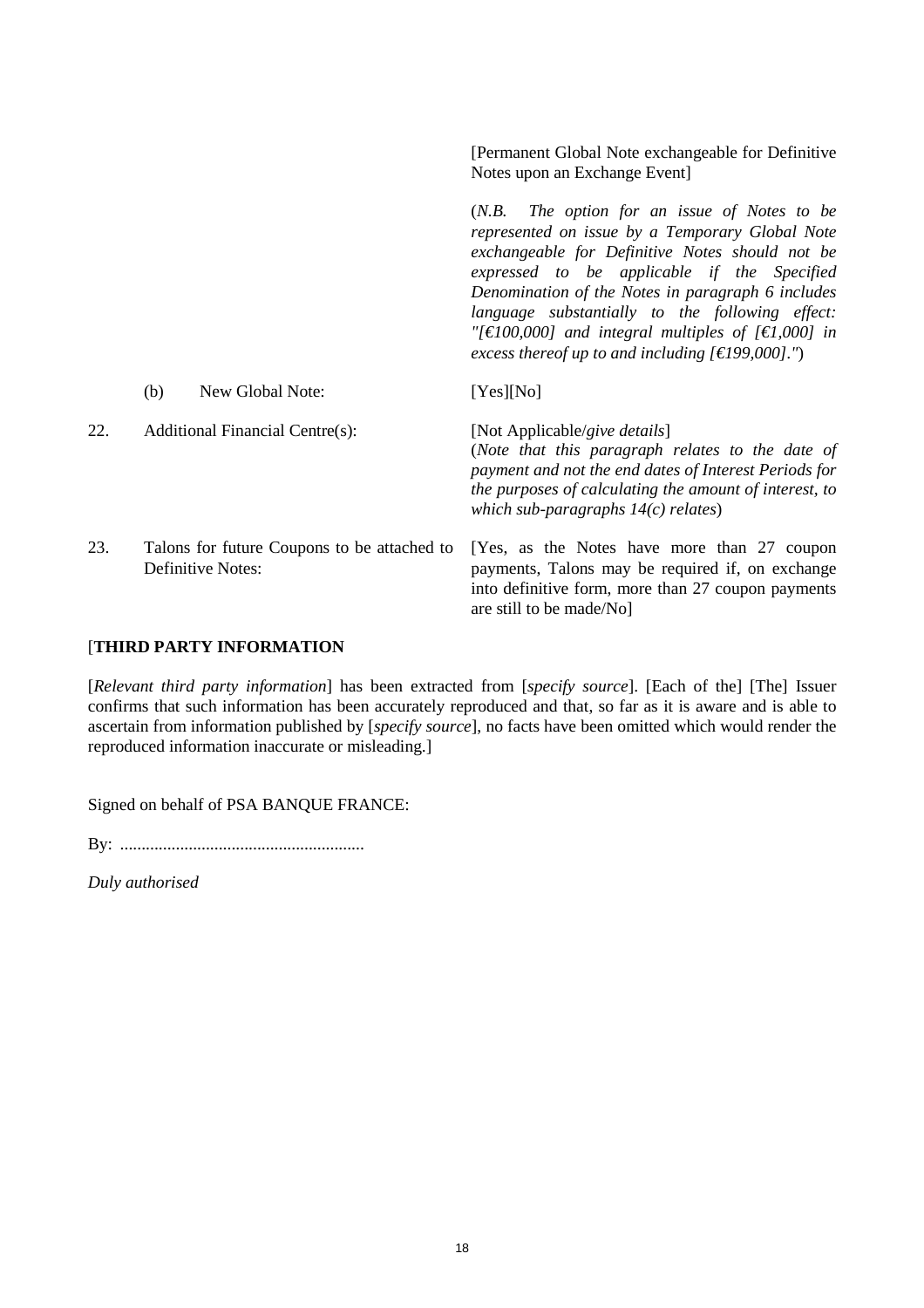#### **PART B – OTHER INFORMATION**

#### **1. LISTING AND ADMISSION TO TRADING**

| (i)   | Listing                                                                    | [Euronext Paris S.A.][specify relevant regulated<br><i>market</i> ][None]                                                                                                 |
|-------|----------------------------------------------------------------------------|---------------------------------------------------------------------------------------------------------------------------------------------------------------------------|
| (ii)  | Admission to trading                                                       | [Application has been made by the Issuer (or on its)<br>behalf) for the Notes to be admitted to trading on the<br>regulated market with effect from $[\bullet]$ .]        |
|       |                                                                            | [Application is expected to be made by the Issuer (or<br>on its behalf) for the Notes to be admitted to trading<br>on the regulated market with effect from $[\bullet]$ . |
|       |                                                                            | (Where documenting a fungible issue need to<br>indicate that original Notes are already admitted to<br><i>trading.</i> )                                                  |
| (iii) | Estimate of total expenses related to $[\bullet]$<br>admission to trading: |                                                                                                                                                                           |

#### **2. RATINGS**

Ratings: [The Notes to be issued [[have been]/[are expected to bell rated)/[The following ratings reflect ratings assigned to Notes of this type issued under the Programme generally]:

> [*insert details*] by [*insert the legal name of the relevant credit rating agency entity(ies) and associated defined terms*]*.*

> Each of [*defined terms*] is established in the European Union and is registered under Regulation (EC) No. 1060/2009 (as amended) (the **CRA Regulation**)

> *(The above disclosure should reflect the rating allocated to Notes of the type being issued under the Programme generally or, where the issue has been specifically rated, that rating*.)

## **3. INTERESTS OF NATURAL AND LEGAL PERSONS INVOLVED IN THE ISSUE**

[Save for any fees payable to the [Managers/Dealers], so far as the Issuer is aware, no person involved in the issue of the Notes has an interest material to the offer. The [Managers/Dealers] and their affiliates have engaged, and may in the future engage, in investment banking and/or commercial banking transactions with, and may perform other services for, the Issuer [and the Guarantor] and [its/their] affiliates in the ordinary course of business - *Amend as appropriate if there*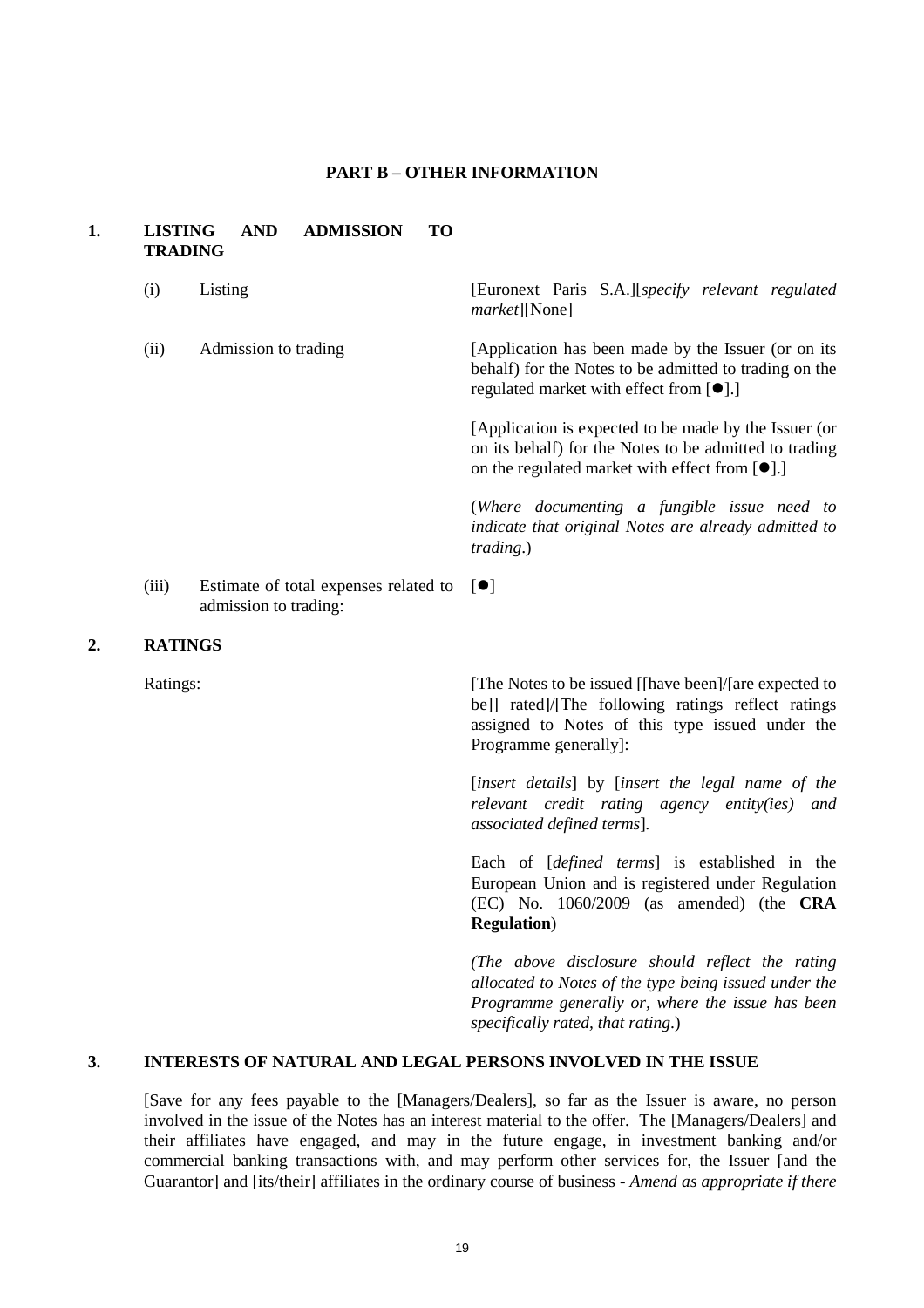#### *are other interests*]

[(*When adding any other description, consideration should be given as to whether such matters described constitute "significant new factors" and consequently trigger the need for a supplement to the Base Prospectus under Article 16 of the Prospectus Directive.*)]

#### **4. YIELD** (*Fixed Rate Notes only*)

Indication of yield:  $[\bullet]$ 

The yield is calculated at the Issue Date on the basis of the Issue Price. It is not an indication of future yield.

## **5. OPERATIONAL INFORMATION**

- (i) ISIN:  $[\bullet]$
- (ii) Common Code:  $\lceil \bullet \rceil$
- (iii) Any clearing system(s) other than Euroclear and Clearstream, Luxembourg and the relevant identification number(s):
- 
- (v) Names and addresses of additional Paying Agent(s) (if any):
- (vi) Intended to be held in a manner which would allow Eurosystem eligibility:

[Not Applicable/*give name(s) and number(s)*]

(iv) Delivery: Delivery [against/free of] payment

 $[$ 

[Yes. Note that the designation "yes" simply means that the Notes are intended upon issue to be deposited with one of the ICSDs as common safekeeper and does not necessarily mean that the Notes will be recognised as eligible collateral for Eurosystem monetary policy and intra day credit operations by the Eurosystem either upon issue or at any or all times during their life. Such recognition will depend upon the ECB being satisfied that Eurosystem eligibility criteria have been met.]/

[No. Whilst the designation is specified as "no" at the date of these Final Terms, should the Eurosystem eligibility criteria be amended in the future such that the Notes are capable of meeting them the Notes may then be deposited with one of the ICSDs as common safekeeper. Note that this does not necessarily mean that the Notes will then be recognised as eligible collateral for Eurosystem monetary policy and intra day credit operations by the Eurosystem at any time during their life. Such recognition will depend upon the ECB being satisfied that Eurosystem eligibility criteria have been met.]]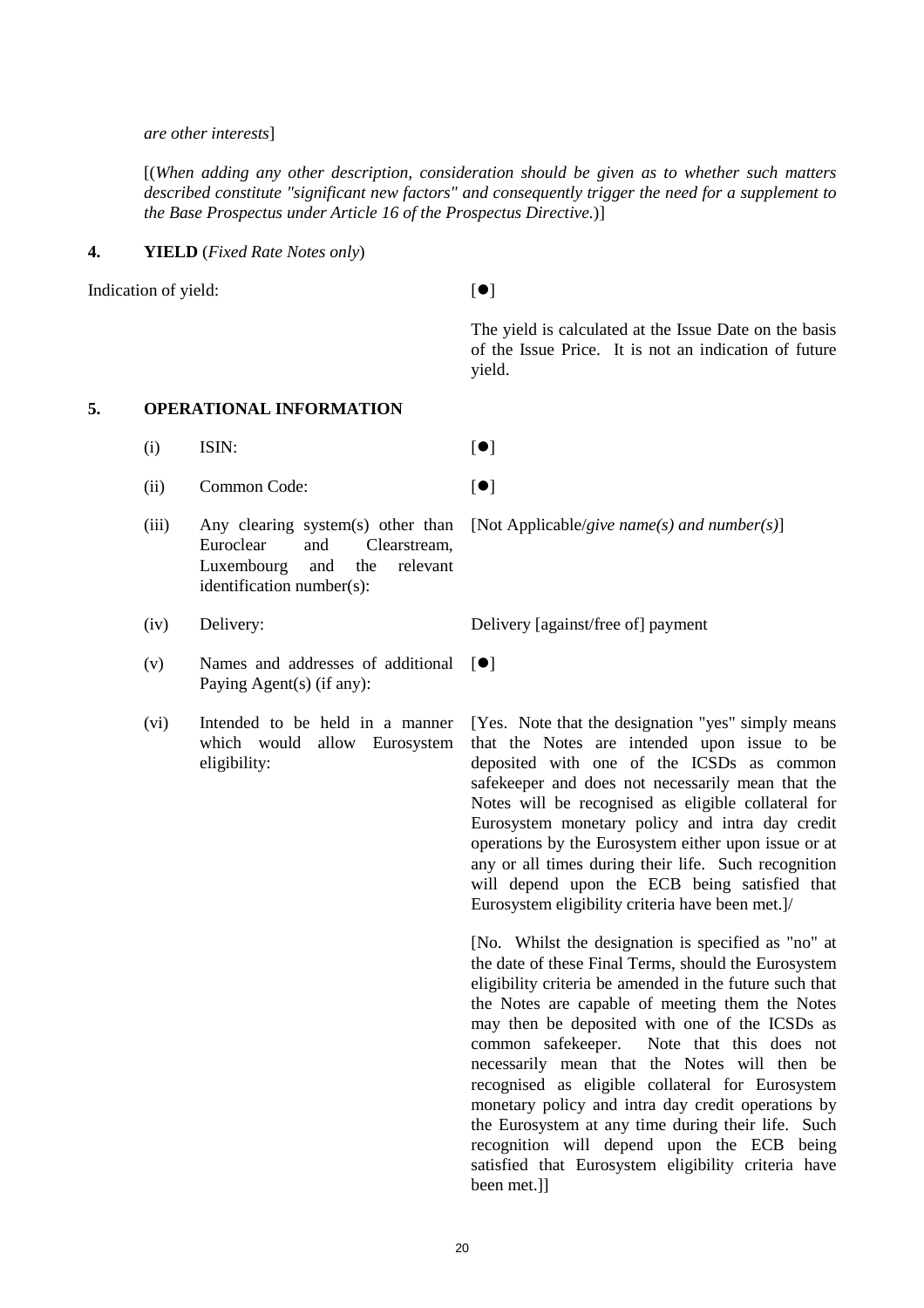## **6. DISTRIBUTION**

| (i)   | Method of distribution:                        | [Syndicated/Non-syndicated]                                              |
|-------|------------------------------------------------|--------------------------------------------------------------------------|
| (ii)  | If syndicated, names of Managers:              | [Not Applicable/give names]                                              |
| (iii) | Date of Subscription Agreement:                | $\bullet$                                                                |
| (iv)  | Stabilisation Manager(s) (if any):             | [Not Applicable/give name]                                               |
| (v)   | If non-syndicated, name of relevant<br>Dealer: | [Not Applicable/give name]                                               |
| (vi)  | U.S. Selling Restrictions:                     | [Reg. S Compliance Category 2; TEFRA D/TEFRA<br>C/TEFRA not applicable]" |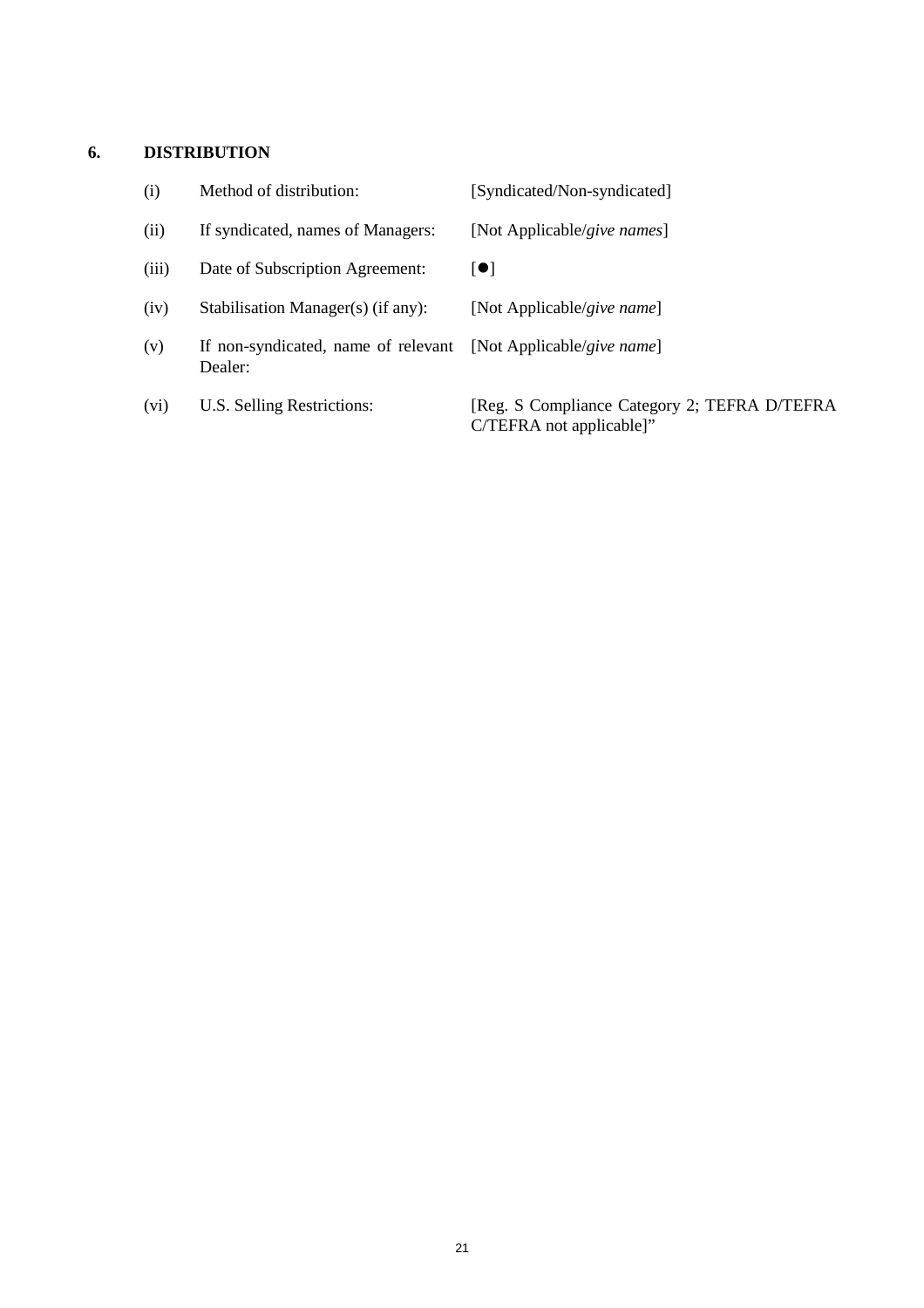### **DESCRIPTION OF THE ISSUER**

The section "DESCRIPTION OF THE ISSUER" appearing on pages 66 to 68 of the Base Prospectus is hereby amended as follows:

The first paragraph is hereby deleted in its entirety and replaced with the following:

"Prospective investors should note that further information regarding the Issuer is set out on pages 6 to 12 and 37 to 42 of the 2017 Annual Report which was filed with the AMF on 2 April 2018 and which is incorporated by reference in this Base Prospectus, as set out in the section "Documents Incorporated by Reference" of this Base Prospectus."

The fifth paragraph in the "Business overview" sub-section is hereby deleted in its entirety and replaced with the following

"In France, the PSA BANQUE FRANCE Group offers financing, insurance products and other services, as well as savings for retail customers:

#### *Financing services*

- Financing for end users (69 per cent. of outstanding loans at 31 December 2017). Individuals and companies are offered a range of solutions including instalment loans for the purchase of new and used vehicles, as well as leasing solutions with or without a purchase option. Outstanding loans to end users stood at  $\epsilon$ 7,023 million at 31 December 2017.
- Financing for the dealer network (31 per cent. of outstanding loans at 31 December 2017). Financing solutions are available to the Peugeot, Citroën and DS dealer networks for financing their stock of new and used vehicles, spare parts, as well as other solutions for financing their working capital and their investments. Outstanding loans to corporate dealers stood at €3,191 million at 31 December 2017.

#### *Insurance products and services*

• An extensive range of services and insurance products intended for end users are offered by the PSA BANQUE FRANCE Group: insurance policies related to financing, such as death/invalidity insurance, unemployment insurance, or financial loss insurance which covers the total loss of the financed vehicle. There are insurance policies related to the vehicle, such as car insurance or extensions of guarantee for used vehicles: assistance services including mobility solutions and additional services related, for example, to the maintenance of vehicles and to the "connected vehicle" offer. PSA BANQUE FRANCE Group sold an average of 2.24 insurance or service contracts per client financed in 2017.

#### *Retail savings*

• The "PSA Banque" retail savings business consists of savings accounts and term deposits for retail customers. Outstanding retail savings activity stood at  $\epsilon$ 1,897 million at 31 December 2017."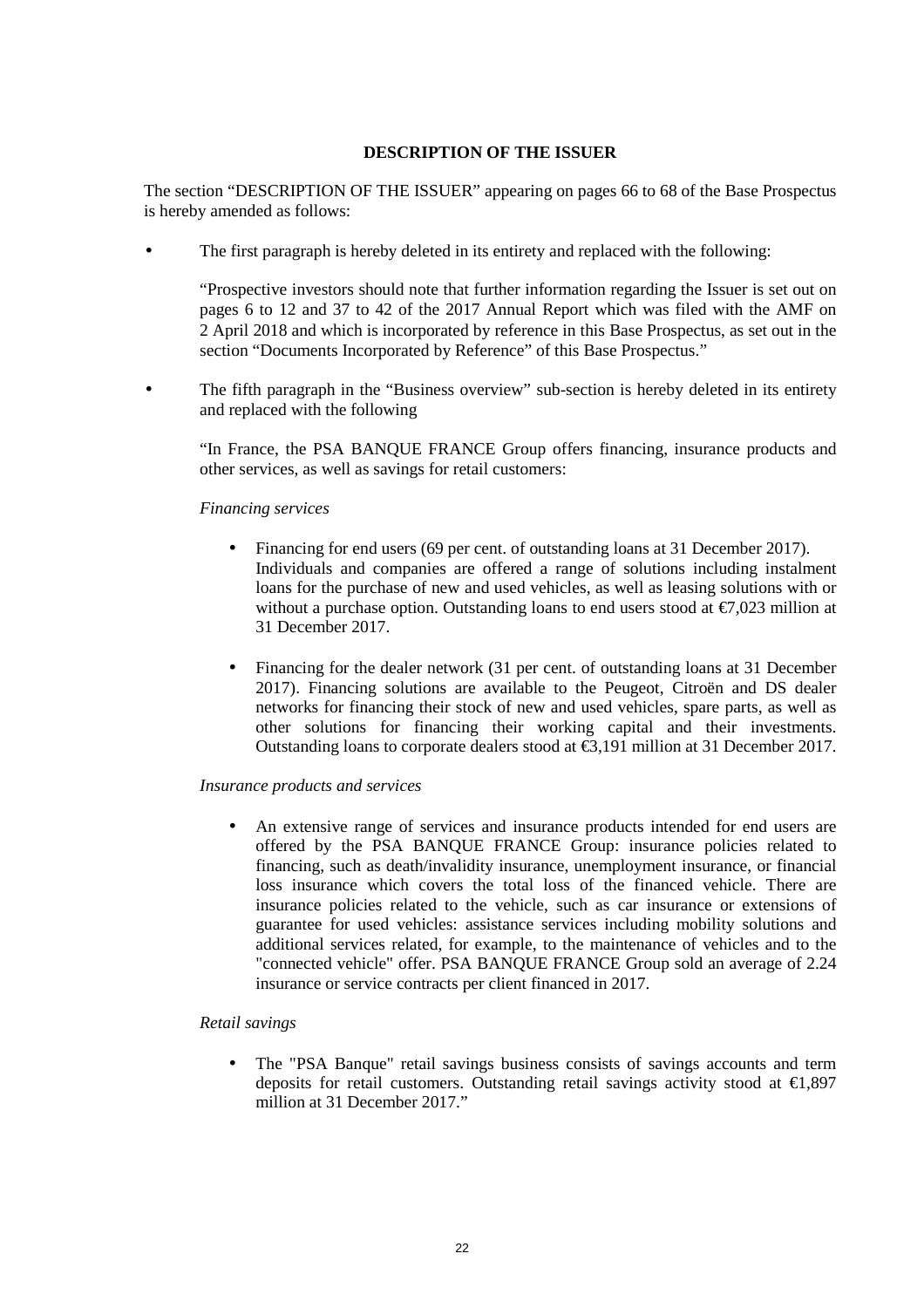• The "indebtedness" sub-section is hereby deleted in its entirety and replaced with the following Indebtedness

"The indebtedness of the PSA BANQUE FRANCE Group stood at  $\epsilon$ 9,293 million at 31 December 2017 ( $\epsilon$ 8,431 million at 31 December 2016) with diversified sources of funding (as illustrated by the charts below).

#### **SOURCES OF REFINANCING AT DECEMBER 31, 2017 AT DECEMBER 31, 2016** (in million euros) **5% 16% 19% 13% 25% 2%** Subordinated debt Bank credit lines Capital Markets Retail customer deposits Other refinancing (of which ECB 11%) Intra-group refinancing by Santander Consumer **Finance** Securitization **7% 6% 14% 17% 37%** Bank credit lines Capital Markets Retail customer deposits Other refinancing (of which ECB 11%) Intra-group refinancing by **Santander** Consumer Finance Securitization

The increase of new loans to customers and dealers is closely linked to the general economic situation in the car industry and the sales performance of the PSA BANQUE FRANCE Group. Given the PSA BANQUE FRANCE Group's activities, a variation of 10 per cent. of debt over a six-month period is not considered as unusual. Debt increases are and will be performed through:

- i. public debt issuances under this Programme, all of which will be publicly disclosed;
- ii. bank loans, asset backed securitisations, some of which are not publicly disclosed; and
- iii. customer savings and term deposit accounts following publicity or loyalty campaigns. "
- The last paragraph is hereby deleted in its entirety and replaced with the following:

"For further information regarding the products and services offered by the PSA BANQUE FRANCE Group, see pages 8 to 11 of the 2017 Annual Report, which is incorporated by reference in this Base Prospectus."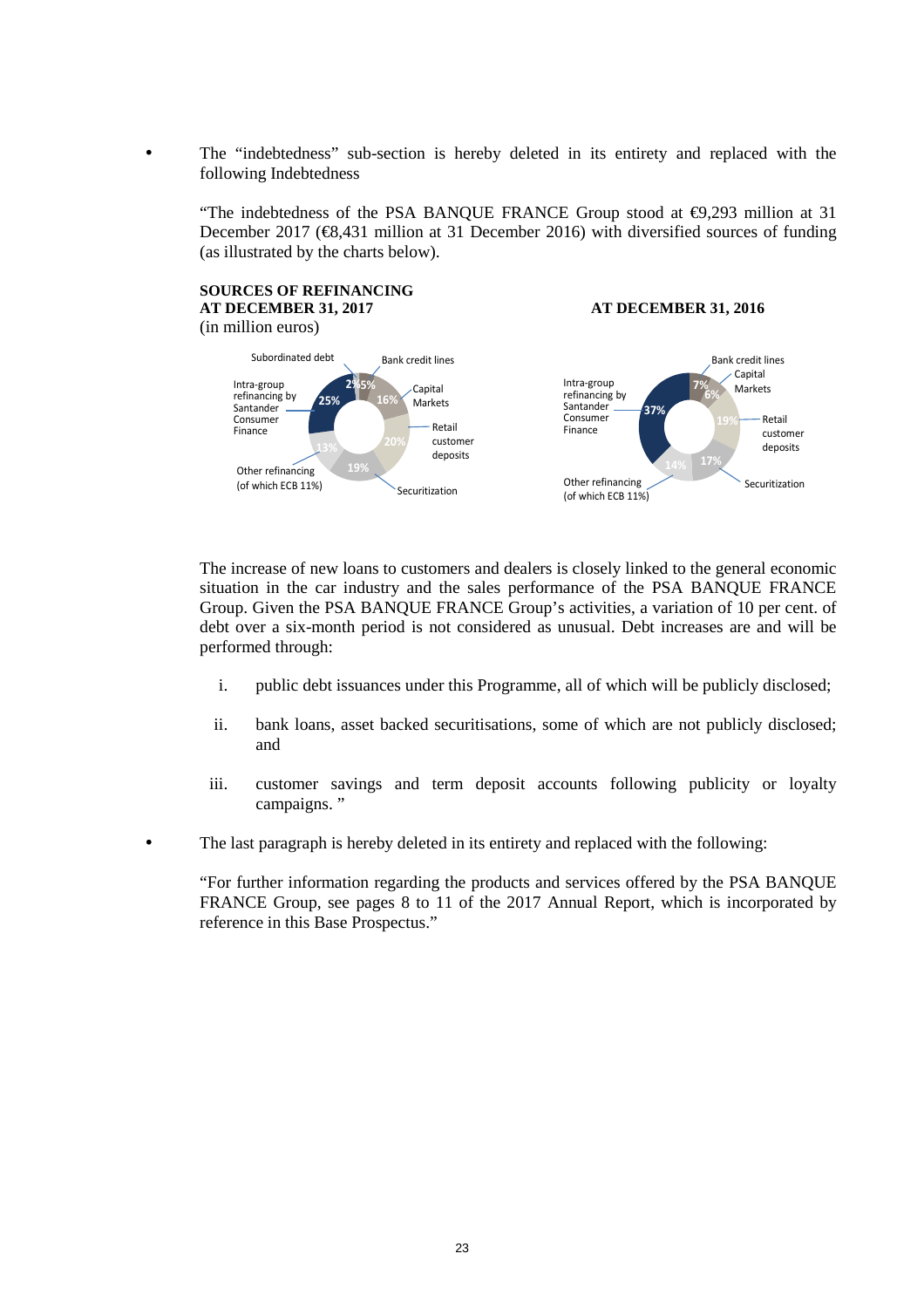## **TAXATION**

The sub-section entitled "France" of the section entitled "TAXATION" is hereby deleted in its entirety and replaced by the following:

#### "**France**

#### *The following may be relevant to Noteholders who do not concurrently hold shares in the Issuer.*

Payments of interest and other revenues made by the Issuer with respect to the Notes will not be subject to the withholding tax set out under Article 125 A III of the French *Code Général des Impôts* unless such payments are made outside France in a non-cooperative State or territory (*Etat ou territoire non-coopératif*) within the meaning of Article 238-0 A of the French *Code Général des Impôts* (a **Non-Cooperative State**). If such payments under the Notes are made outside France in a Non-Cooperative State, a 75 per cent. withholding tax will be applicable (subject to certain exceptions and to the more favourable provisions of an applicable tax treaty) by virtue of Article 125 A III of the French *Code Général des Impôts*.

Furthermore, according to Article 238 A of the French *Code Général des Impôts*, interest and other revenues on such Notes are not deductible from the Issuer's taxable income if they are paid or accrued to persons domiciled or established in a Non-Cooperative State or paid to an account held with a financial institution established in such a Non-Cooperative State (the **Deductibility Exclusion**). Under certain conditions, any such non-deductible interest and other revenues may be recharacterised as constructive dividends pursuant to Articles 109 *et seq*. of the French *Code Général des Impôts*, in which case such non-deductible interest and other revenues may be subject to the withholding tax set out under Article 119 *bis 2* of the French *Code Général des Impôts*, at a rate of (i) 12.8 per cent. for payments benefiting individuals who are not French tax residents, (ii) 30 per cent. (to be aligned on the standard corporate income tax rate set forth in Article 219-I of the French *Code Général des Impôts* for fiscal years beginning as from 1 January 2020) for payments benefiting legal persons who are not French tax residents or (iii) 75 per cent. for payments made outside France in a Non-Cooperative State (subject to certain exceptions and to the more favourable provisions of an applicable tax treaty).

Notwithstanding the foregoing, neither the 75 per cent. withholding tax set out under Article 125 A III of the French *Code Général des Impôts* nor, to the extent the relevant interest and other revenues relate to genuine transactions and are not in an abnormal or exaggerated amount, the Deductibility Exclusion will apply in respect of an issue of Notes if the Issuer can prove that the main purpose and effect of such issue of Notes were not that of allowing the payments of interest or other revenues to be made in a Non-Cooperative State (the **Exception**). Pursuant to the *Bulletin Officiel des Finances Publiques - Impôts* BOI-RPPM-RCM-30-10- 20-40-20140211, BOI-INT-DG-20-50-20140211 and BOI-IR-DOMIC-10-20-20-60-20150320, an issue of Notes will benefit from the Exception without the Issuer having to provide any proof of the purpose and effect of such issue of Notes, if such Notes are:

(i) offered by means of a public offer within the meaning of Article L.411-1 of the French *Code monétaire et financier* or pursuant to an equivalent offer in a State other than a Non-Cooperative State. For this purpose. an "equivalent offer" means any offer requiring the registration or submission of an offer document by or with a foreign securities market authority; or

(ii) admitted to trading on a regulated market or on a French or foreign multilateral securities trading system provided that such market or system is not located in a Non-Cooperative State, and the operation of such market is carried out by a market operator or an investment services provider, or by such other similar foreign entity, provided further that such market operator, investment services provider or entity is not located in a Non-Cooperative State; or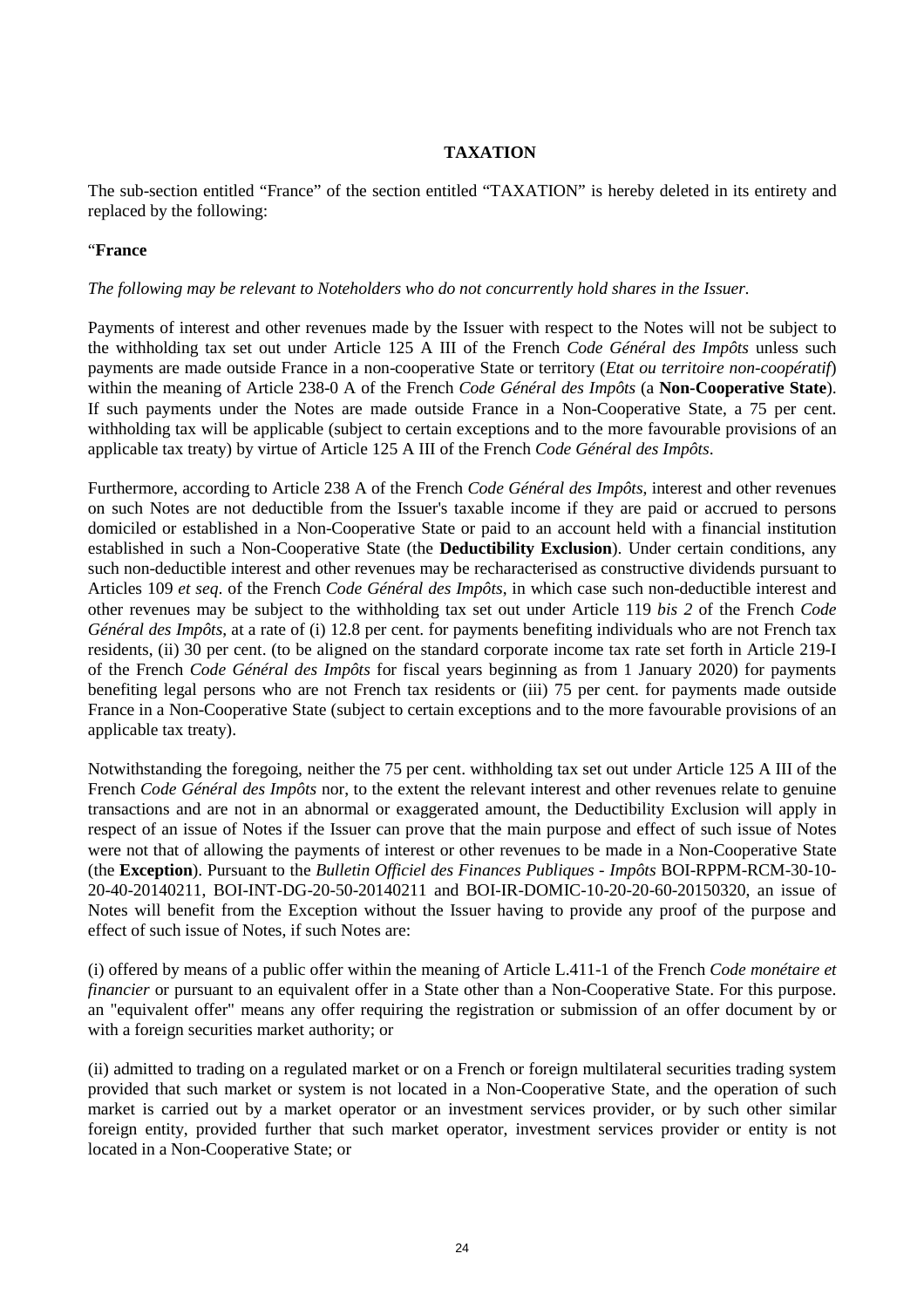(iii) admitted, at the time of their issue, to the operations of a central depositary or of a securities delivery and payments systems operator within the meaning of Article L.561-2 of the French *Code monétaire et financier*, or of one or more similar foreign depositaries or operators provided that such depositary or operator is not located in a Non-Cooperative State.

Besides, where the paying agent (*établissement payeur*) is established in France, pursuant to Article 125 A I of the French *Code Général des Impôts*, and subject to certain exceptions, interest and assimilated revenues received by individuals who are fiscally domiciled (*domiciliés fiscalement*) in France are subject to a 12.8 per cent. withholding tax, which is deductible from their personal income tax liability in respect of the year in which the payment has been made. Social contributions (CSG, CRDS and other related contributions) are also levied by way of withholding at a global rate of 17.2 per cent. on such interest and assimilated revenues received by individuals who are fiscally domiciled (*domiciliés fiscalement*) in France."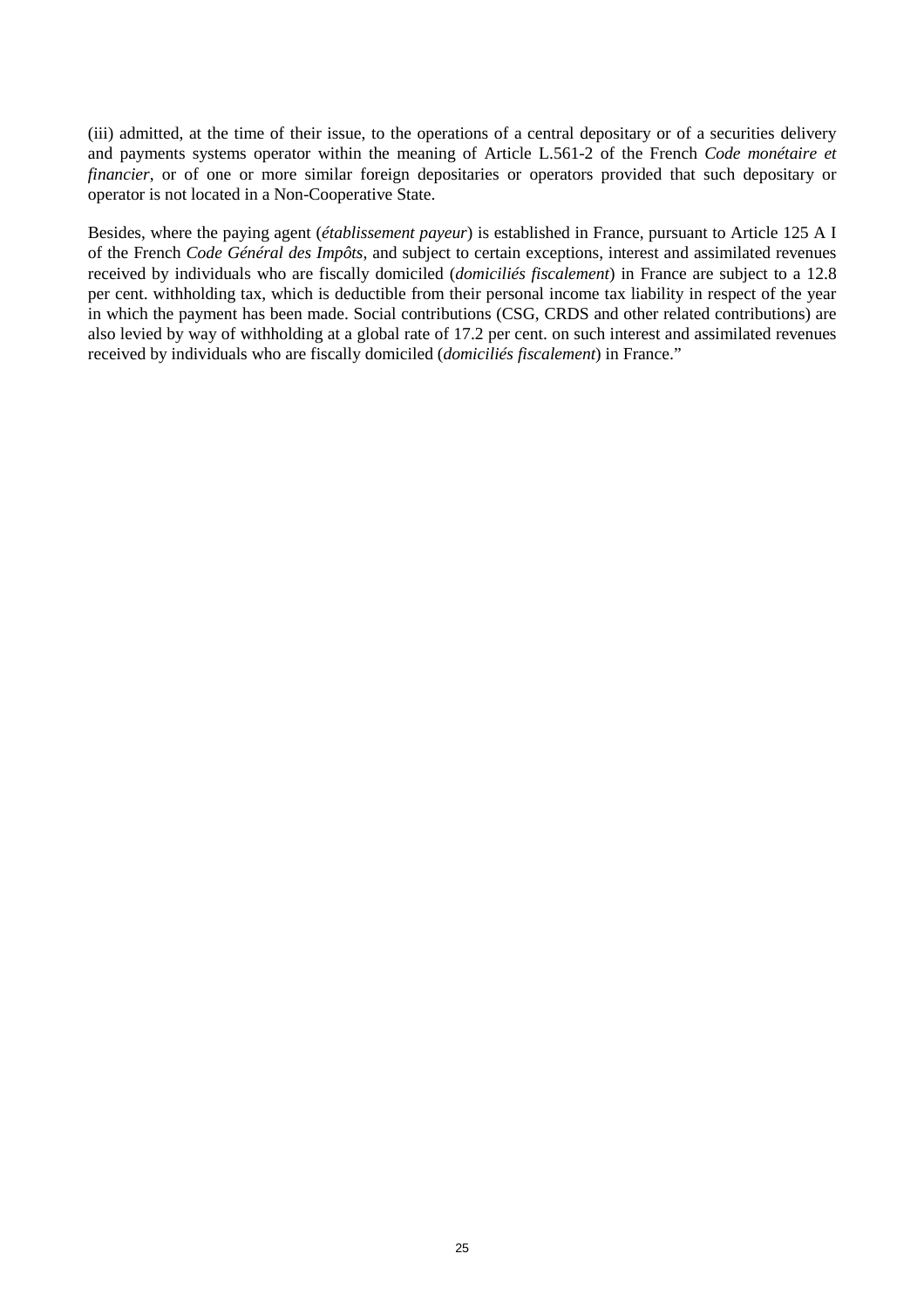#### **RECENT DEVELOPMENTS**

The section "RECENT DEVELOPMENTS" on page 75 of the Base Prospectus is supplemented by the following:

"Wednesday, 27 September 2017

#### **PSA Banque France: second public senior unsecured bond €500m 5-year Fixed Rate Notes**

"PSA Banque France, rated Baa1 (stable outlook) by Moody's and BBB (stable outlook), successfully placed today a second €500m fixed-rate bond issue due to mature in October 2022 and carrying an annual coupon of  $0.625%$ .

The final order book was over 5x oversubscribed with more than  $\epsilon$ 2.5bn of orders from more than 220 accounts.

This second issuance under EMTN program was carried out with BofA Merrill Lynch, Natixis, Santander, UniCredit as Bookrunners.

PSA Banque France thus continues the strategy of diversification of its stable funding sources."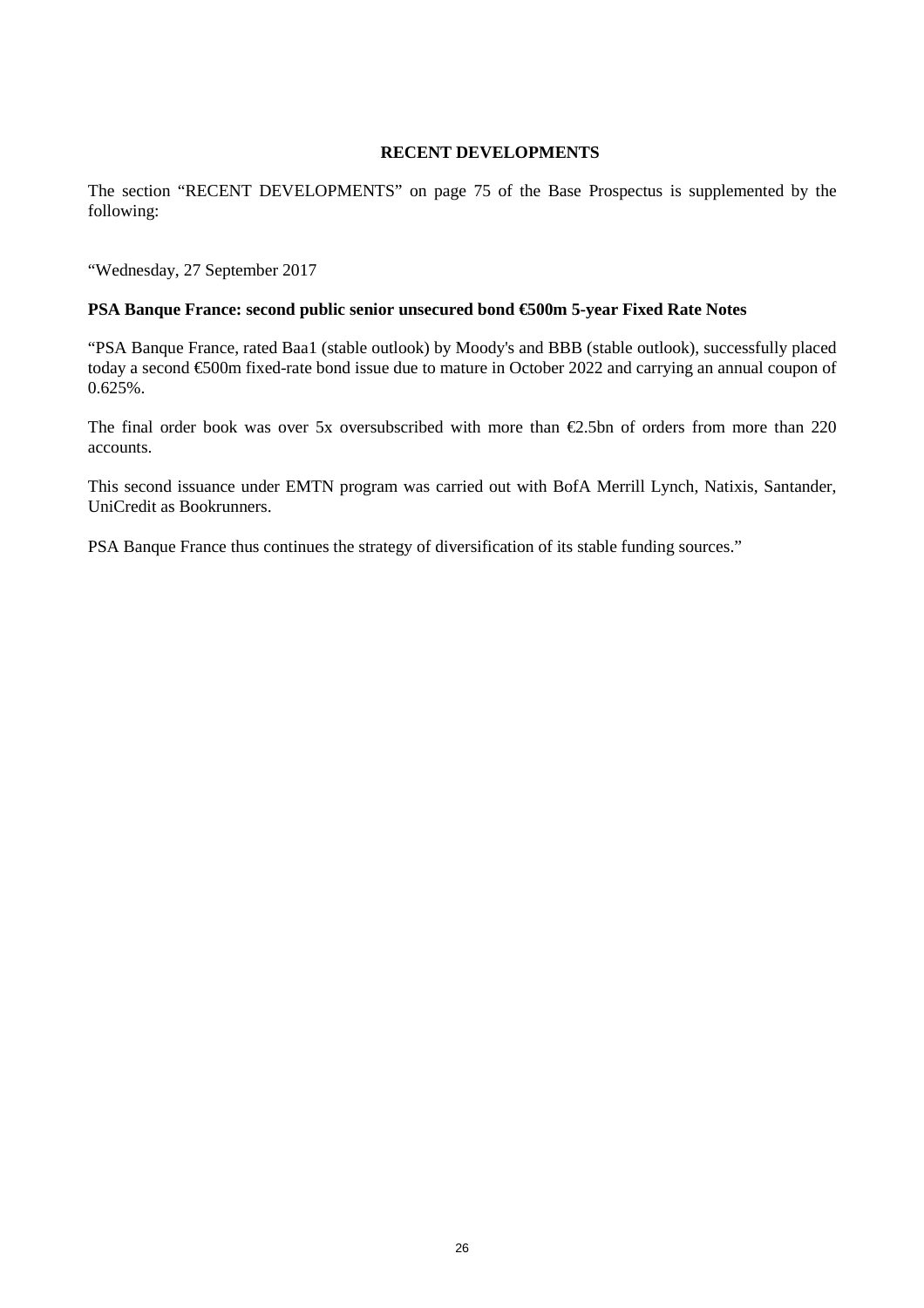### **GENERAL INFORMATION**

The "Documents Available" and "Significant or Material Change" paragraphs of the section entitled "GENERAL INFORMATION" on pages 76 and 77 of the Base Prospectus shall be deemed deleted and replaced with the following paragraphs:

#### "**Documents Available**

For the period of 12 months following the date of this Base Prospectus, copies of the following documents will, when published, be available for inspection from the registered office of the Issuer and from the specified offices of the Paying Agent for the time being in France:

- (a) the *statuts* of the Issuer;
- (b) the consolidated audited financial statements of the Issuer in respect of the financial years ended 2016 and 2017 (with an English translation thereof) together with the audit reports prepared in connection therewith. The Issuer currently prepares audited consolidated accounts on an annual basis;
- (c) the Agency Agreement, the Deed of Covenant and the forms of the Global Notes, the Notes in definitive form, the Coupons and the Talons; and
- (d) a copy of this Base Prospectus and any supplement hereto.

#### **Significant or Material Change**

There has been no significant change in the financial position of the Issuer and/or the Group since 31 December 2017 and there has been no material change in the prospects of the Issuer since 31 December 2017.''

A new paragraph entitled "EU Benchmark Regulation" shall be deemed to be inserted at the end of the section entitled "GENERAL INFORMATION" on page 77 as follows:

#### "**EU Benchmark Regulation**

Amounts payable on Floating Rate Notes may be calculated by reference to one of LIBOR or EURIBOR. As at the date of this prospectus, the administrators of these benchmarks are not included in ESMA's register of administrators under Article 36 of the Regulation (EU) No. 2016/1011 (the **Benchmarks Regulation**).

As far as the Issuer is aware, the transitional provisions in Article 51 of the Benchmarks Regulation apply, such that the administrators of LIBOR and EURIBOR are not currently required to obtain authorisation/registration.

The relevant Final Terms in respect of an issue of Floating Rate Notes may specify the relevant benchmark, the relevant administrator and whether such administrator appears on the ESMA register referred to above."